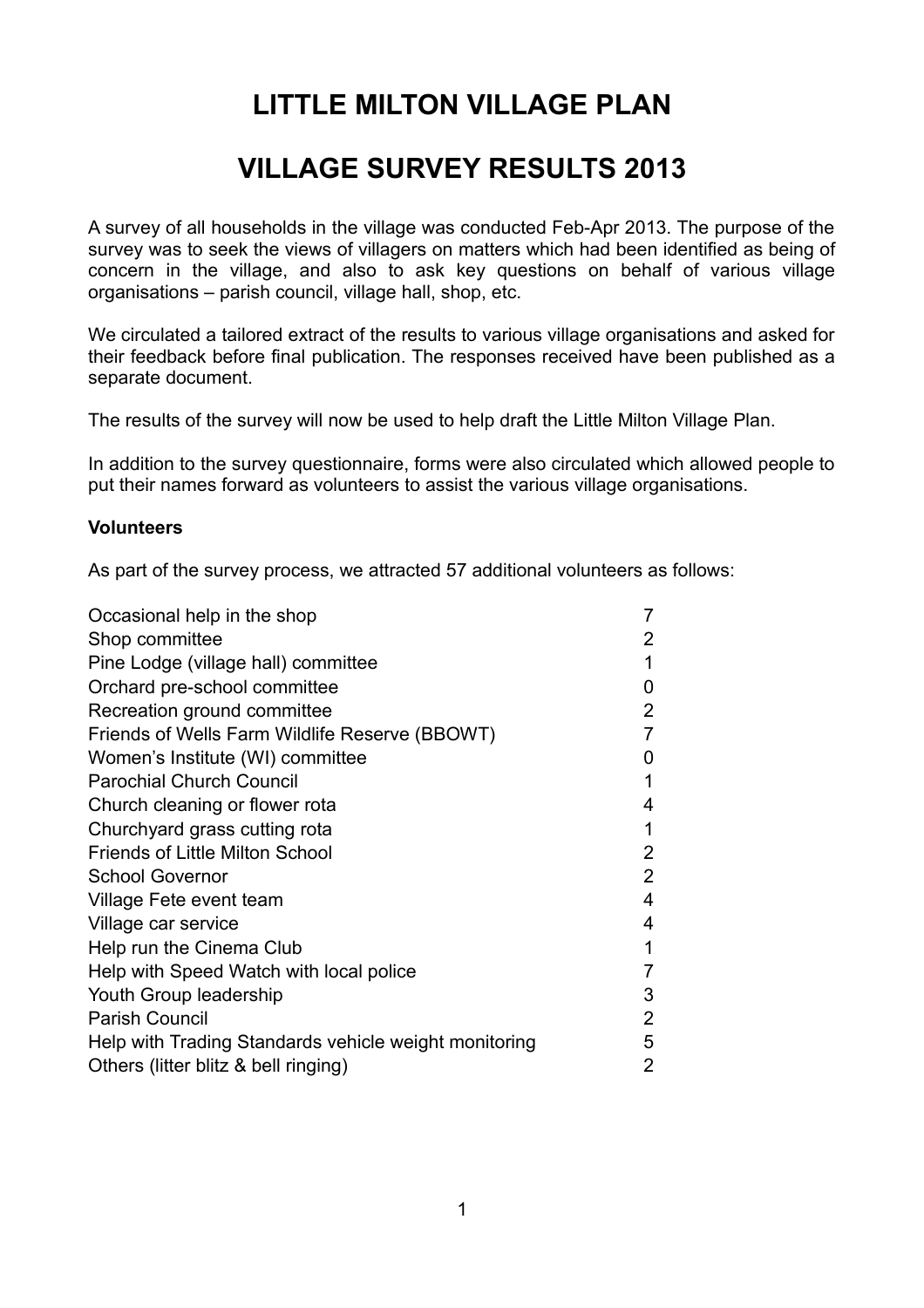### **Baseline**

The overall response rate to the survey was:

### **Households in village Total households responding**

200 **167** 83.50%

The results of the answers to the questions posed in the Village Survey are shown below, in general without further interpretation. Where some interpretation or judgement has been made, this is indicated.

The results of the survey will be used in the next stage of the Village Plan process which is the drafting of the Action Plan.



## **DEMOGRAPHICS**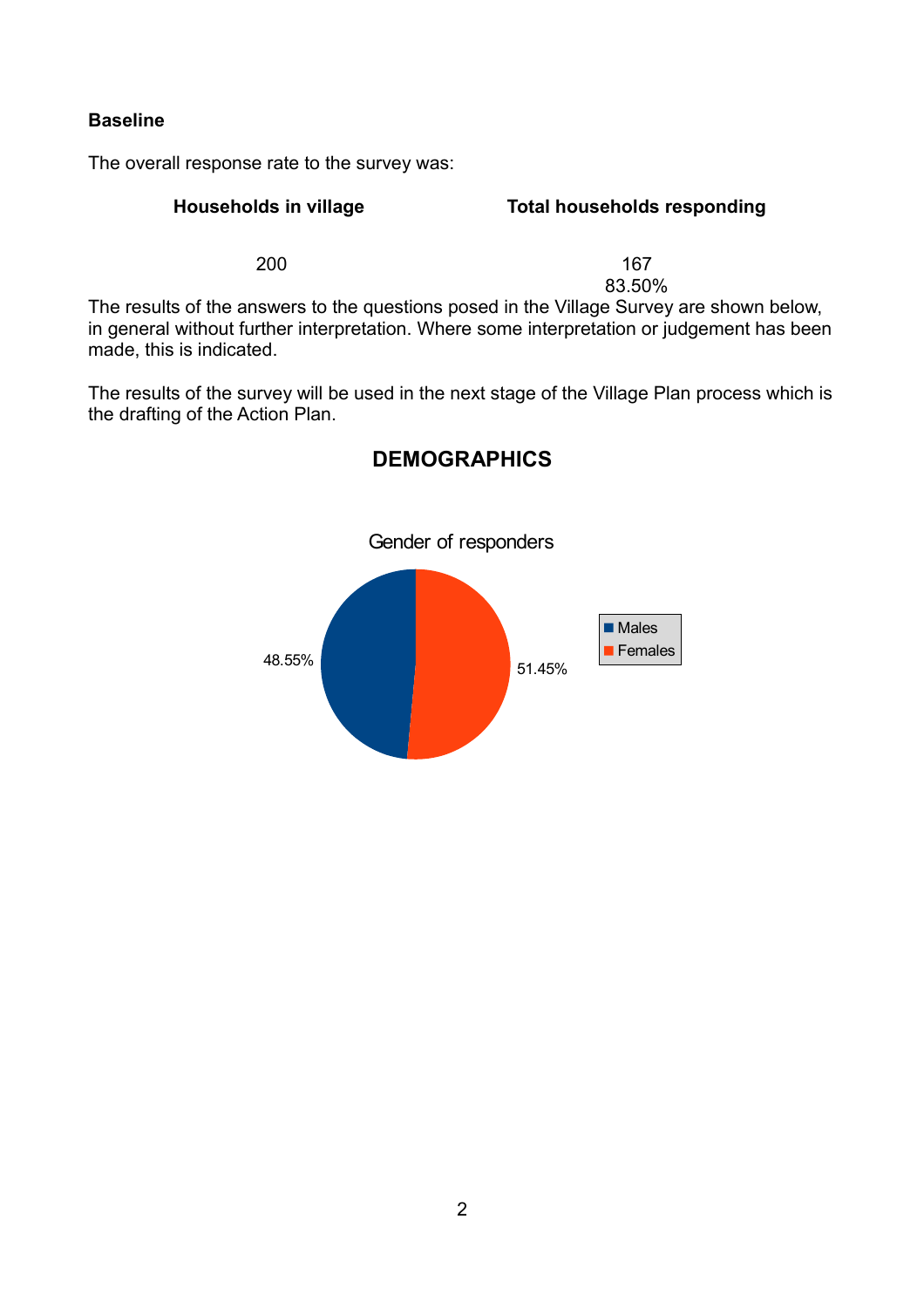

## Age brackets of responders

Time lived in village

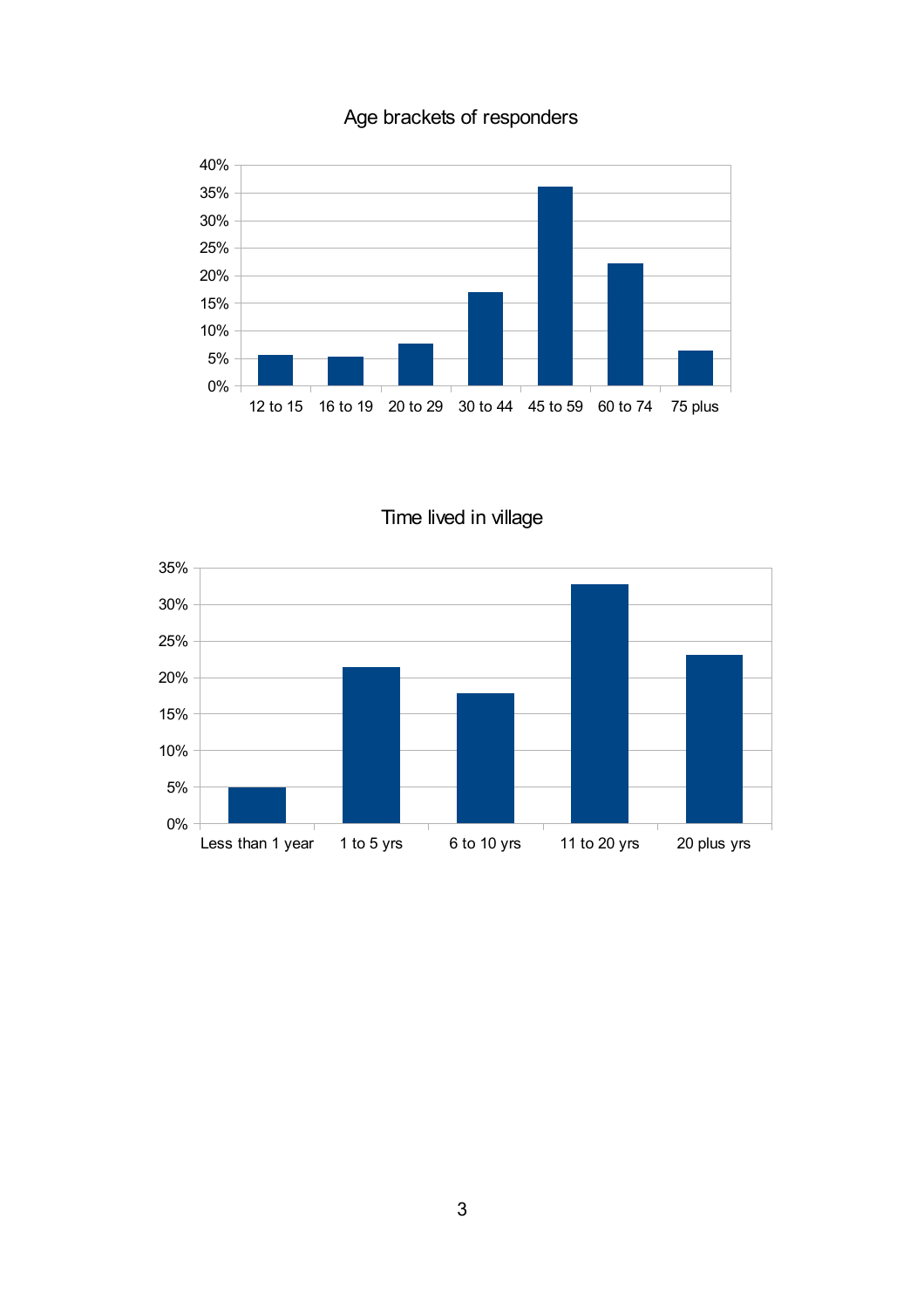

Reasons for moving to the village

Note: This was a multiple choice question. In multiple choice questions, respondents could tick as many options as they wished. Therefore the total of all the responses will exceed 100%.



Where do you work or study?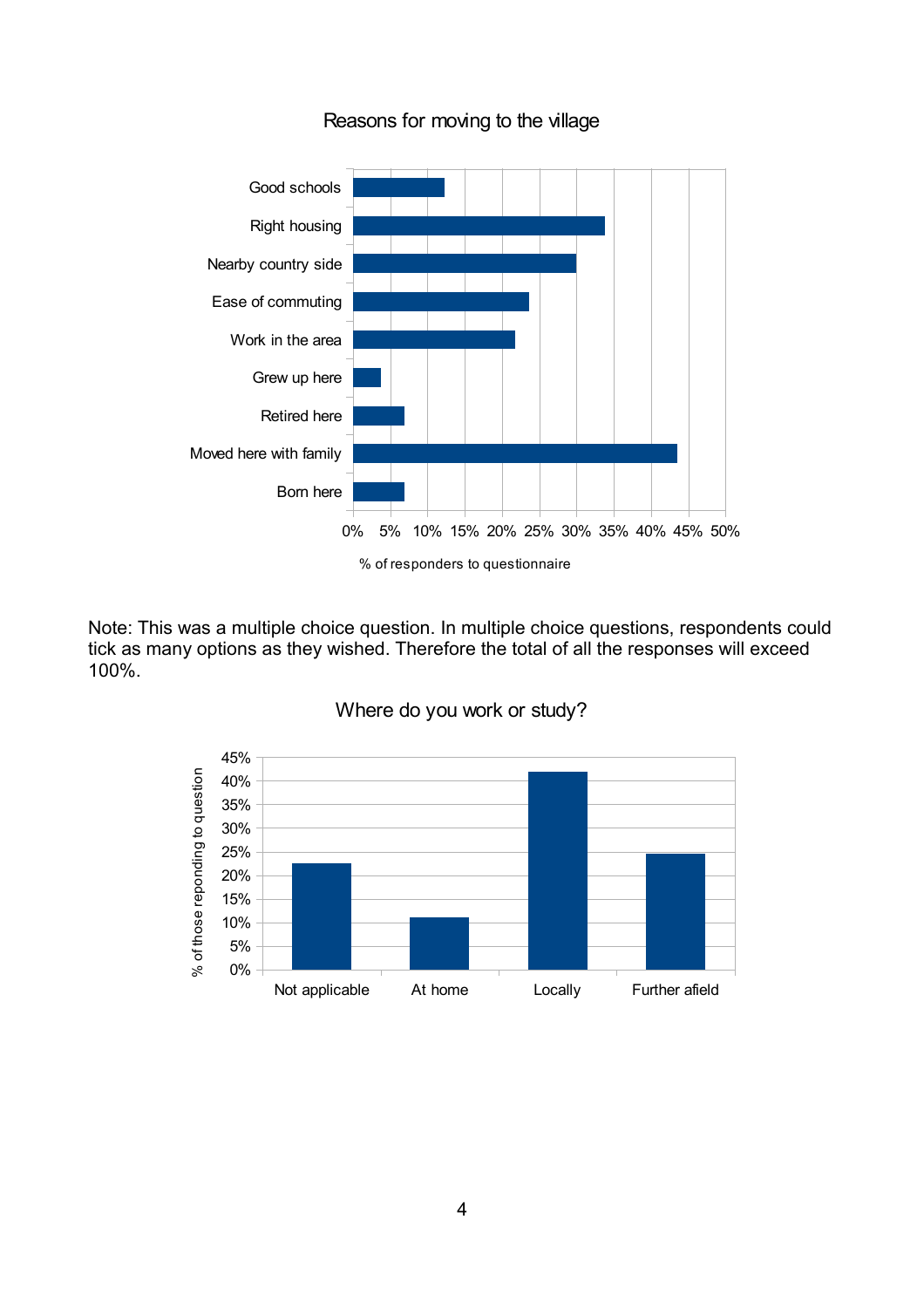

From the data provided, it is also possible to derive an extrapolated total population of the village of 496, which breaks down as follows: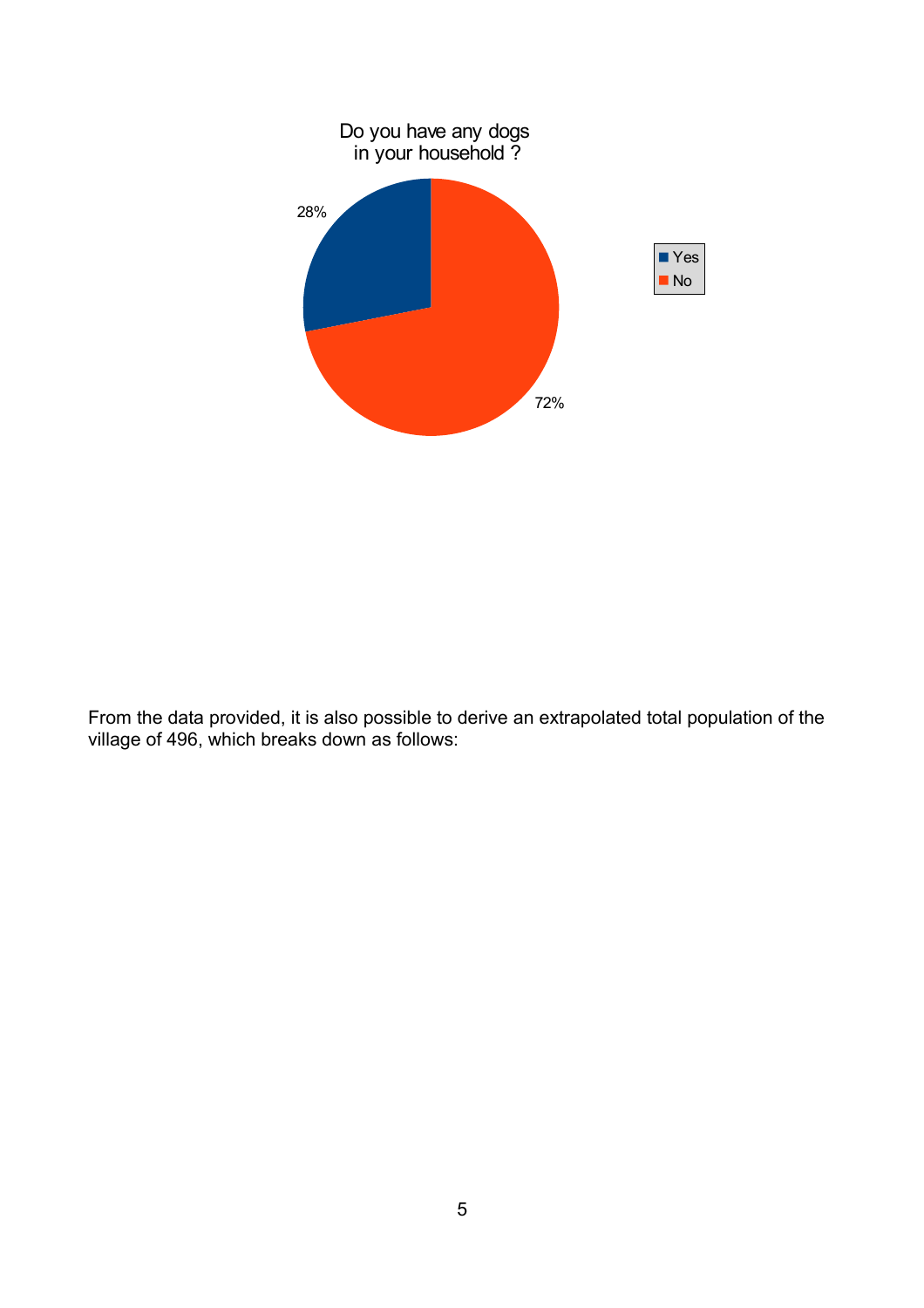



This data has also been compared with 2011 census information for South Oxfordshire and the United Kingdom:



Village Age Profile compared with South Oxon and National data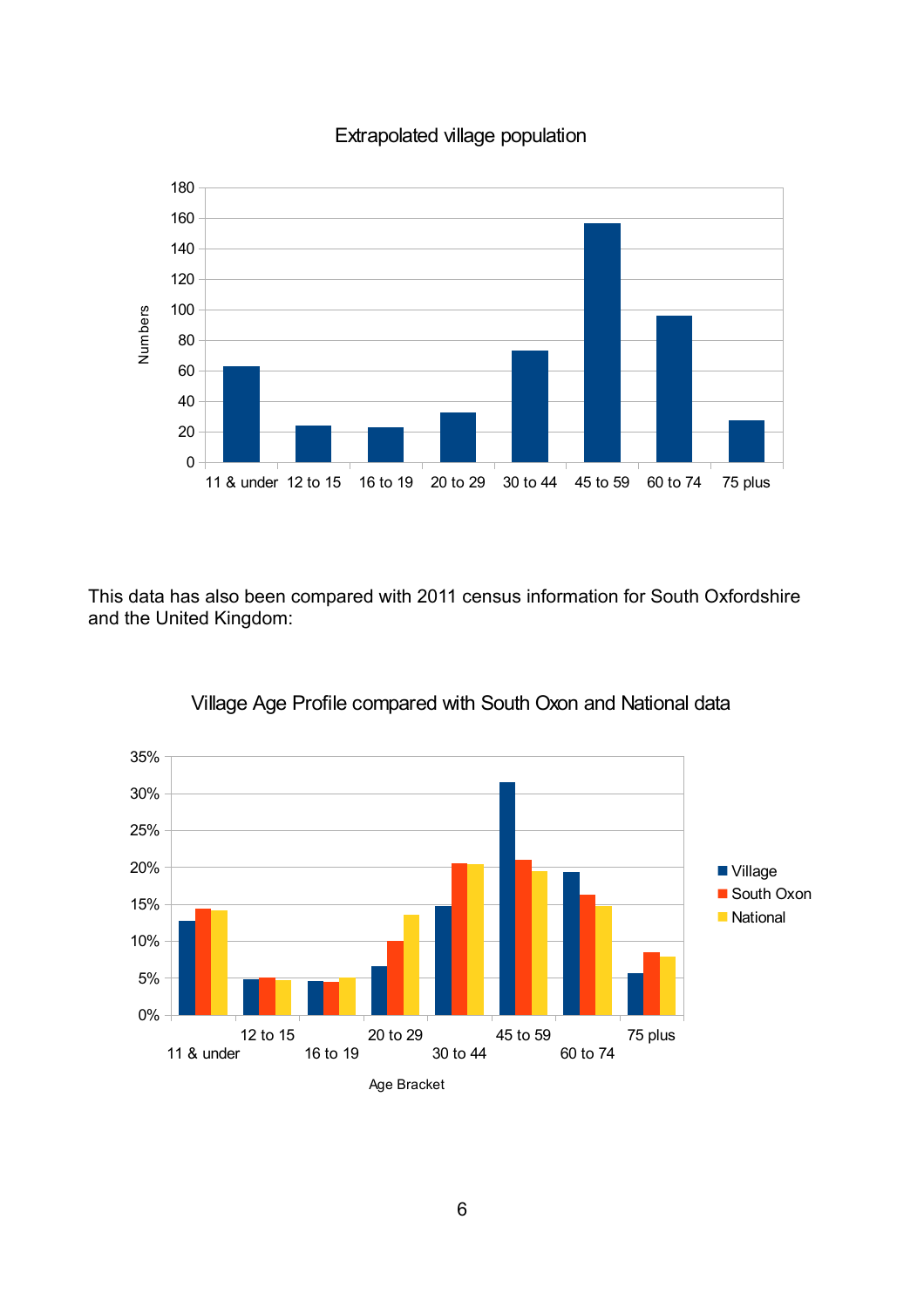## **TRAFFIC**



## Affect of through traffic when out and about in village

% of responders to questionnaire

Note: This was a multiple choice question.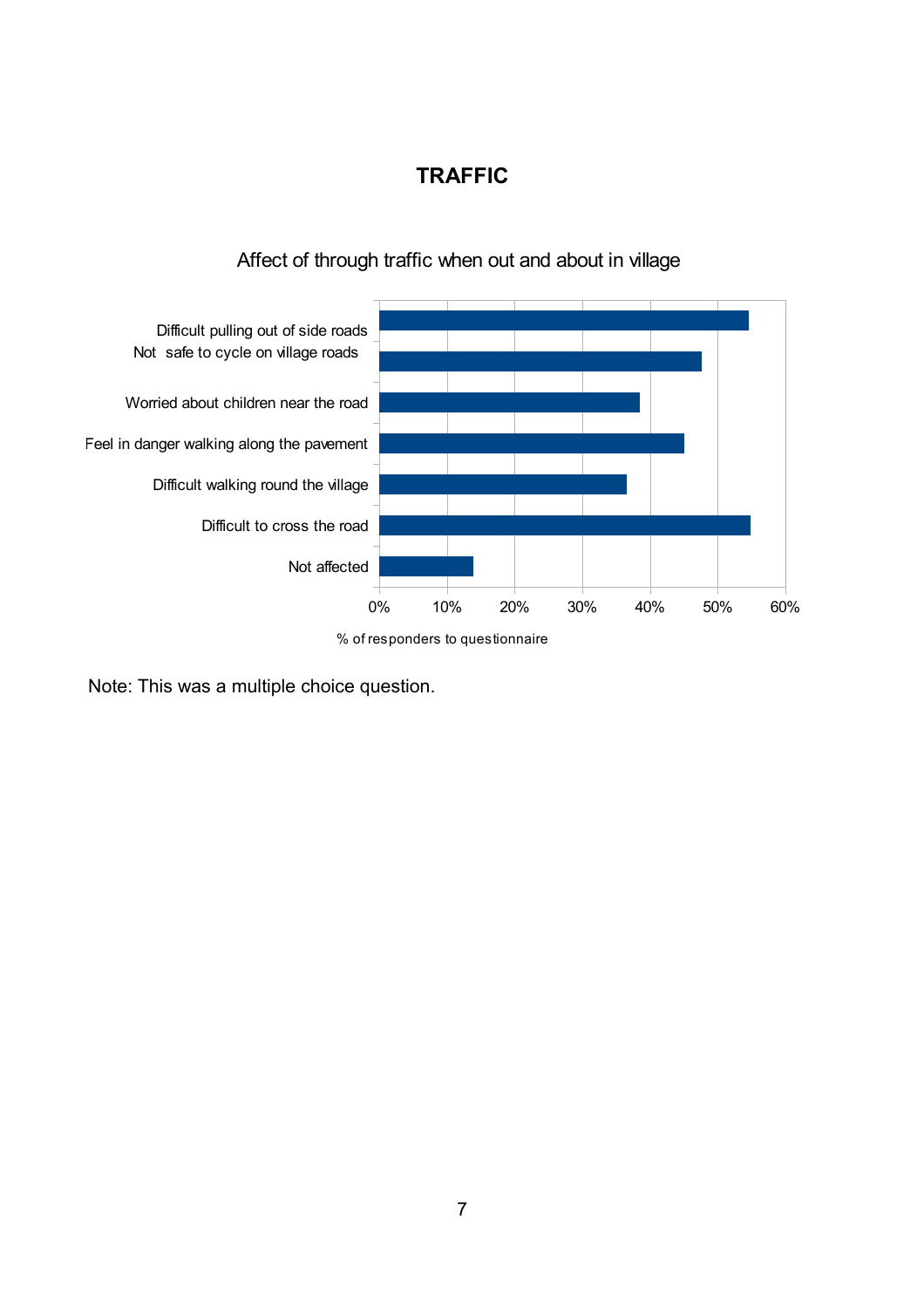### If living near the A329 or Haseley Rd, effect of traffic on property



% of properties living near these roads

Note: This was a multiple choice question.

#### Measures supported to reduce impact of traffic on A329



Note: This was a multiple choice question.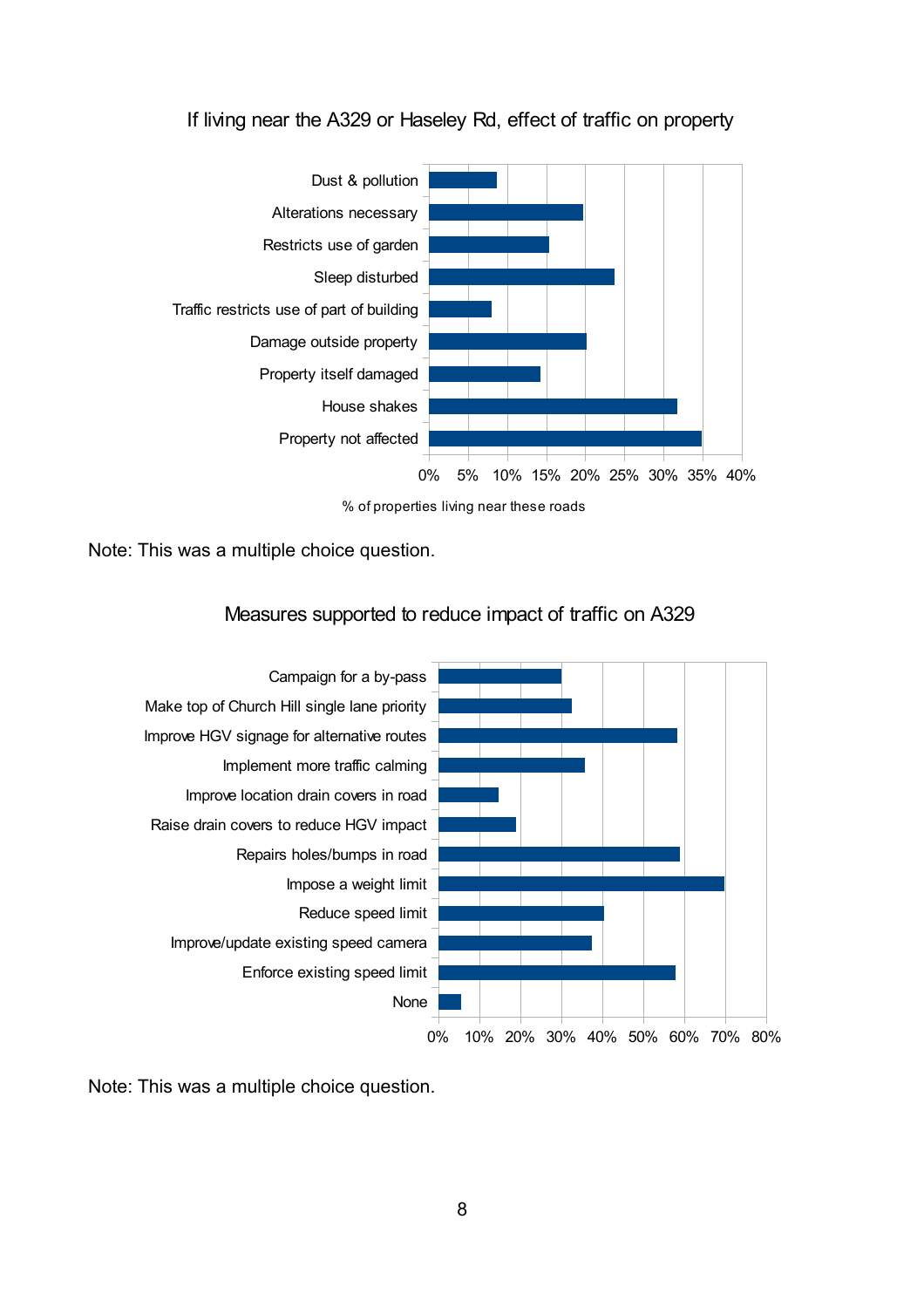In representing the importance people placed on the various measures available for the A329 and the Haseley Road, we asked people to select a 1<sup>st</sup>, 2<sup>nd</sup> and 3<sup>rd</sup> priority. The results have been added together weighted as follows:

| $1st$ priority     | 100% |
|--------------------|------|
| $ 2^{nd}$ priority | 185% |
| $3rd$ priority     | 70%  |

## Priority of preferred measures on A329

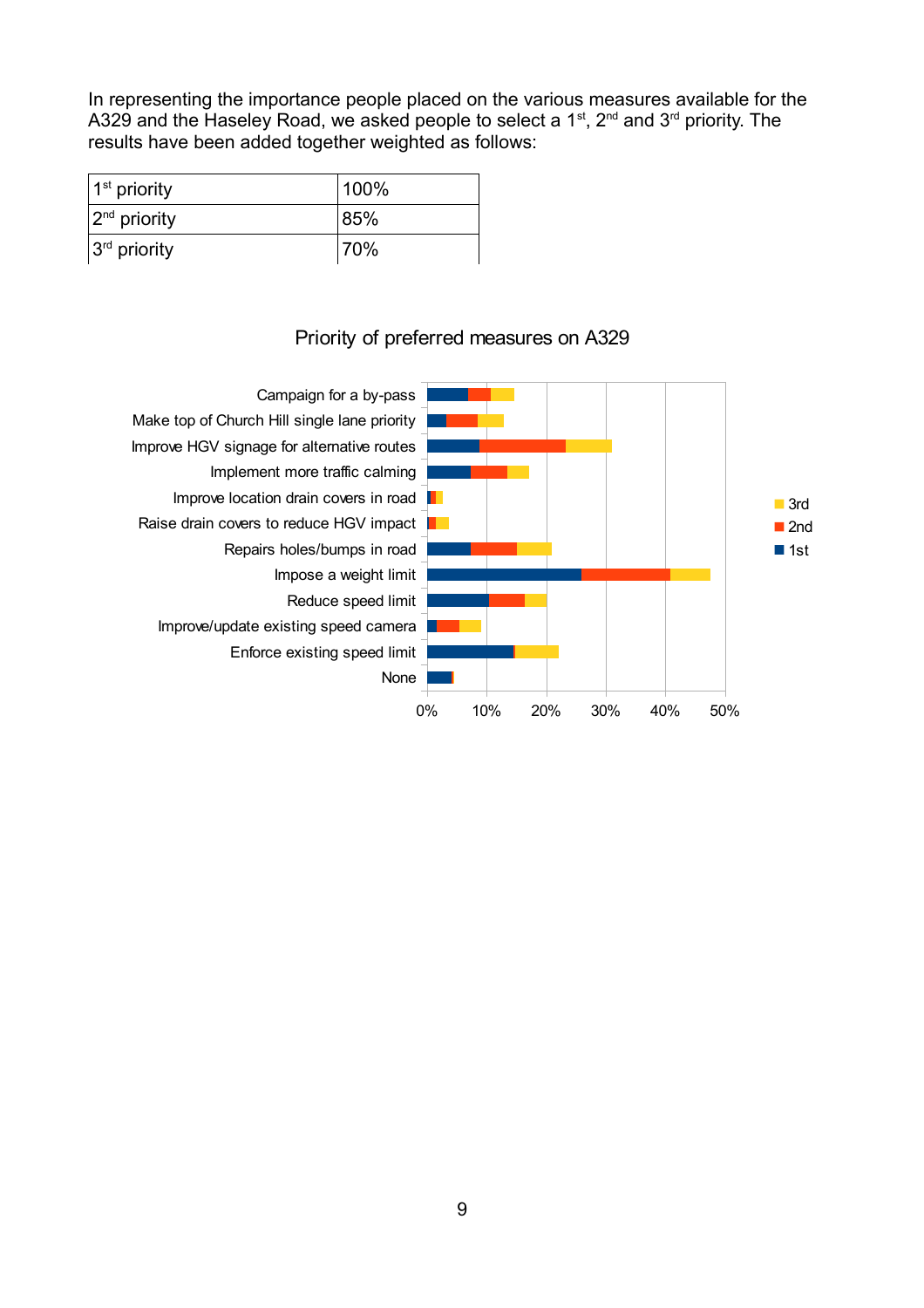#### Haseley Road traffic measures supported



Note: This was a multiple choice question.



#### Priority of Haseley Road measures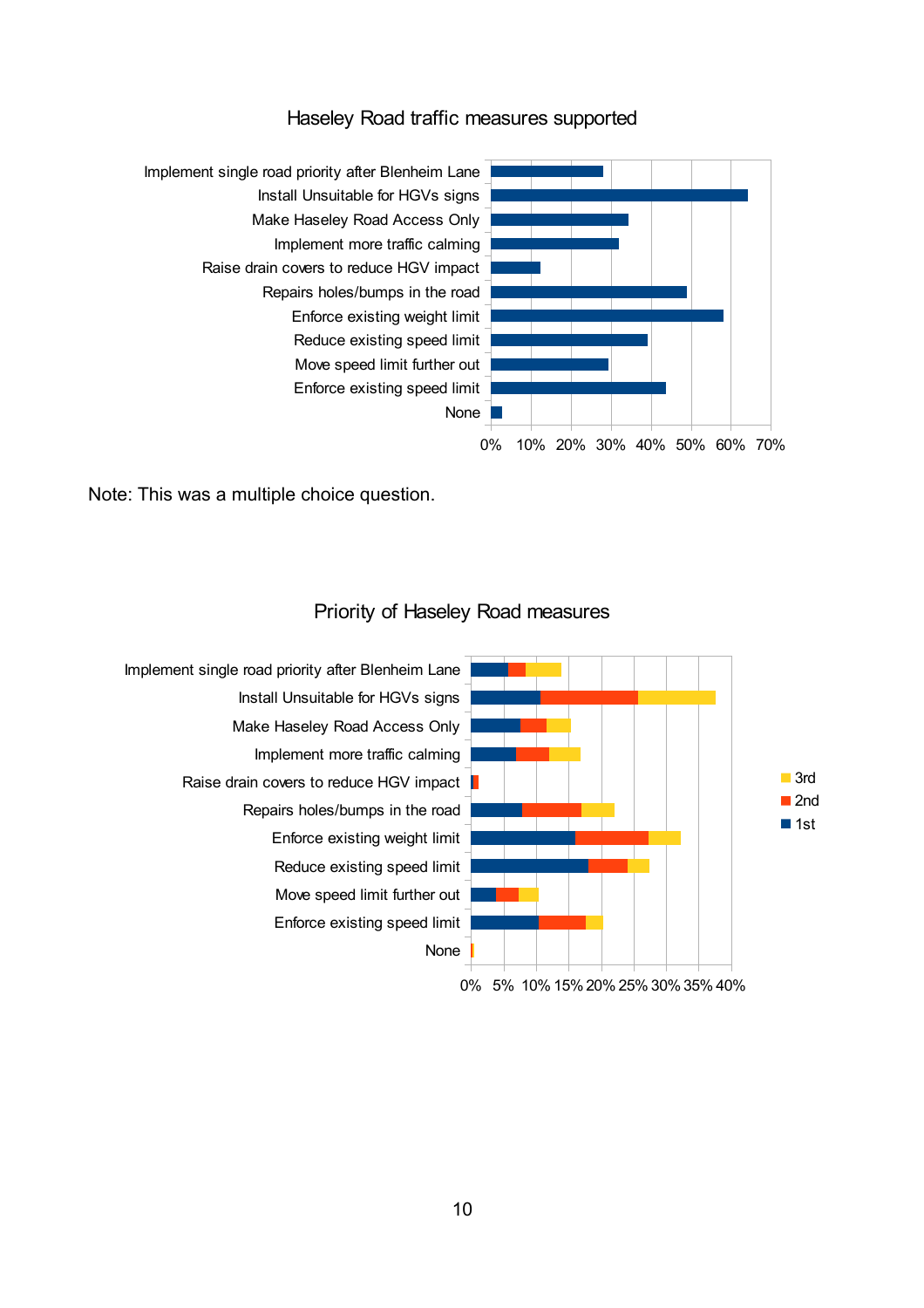

Speed Watch is a scheme whereby volunteers from within a community can assist police in checking the speed of vehicles within the village.



Is the lay-by on the Stadhampton Road needed?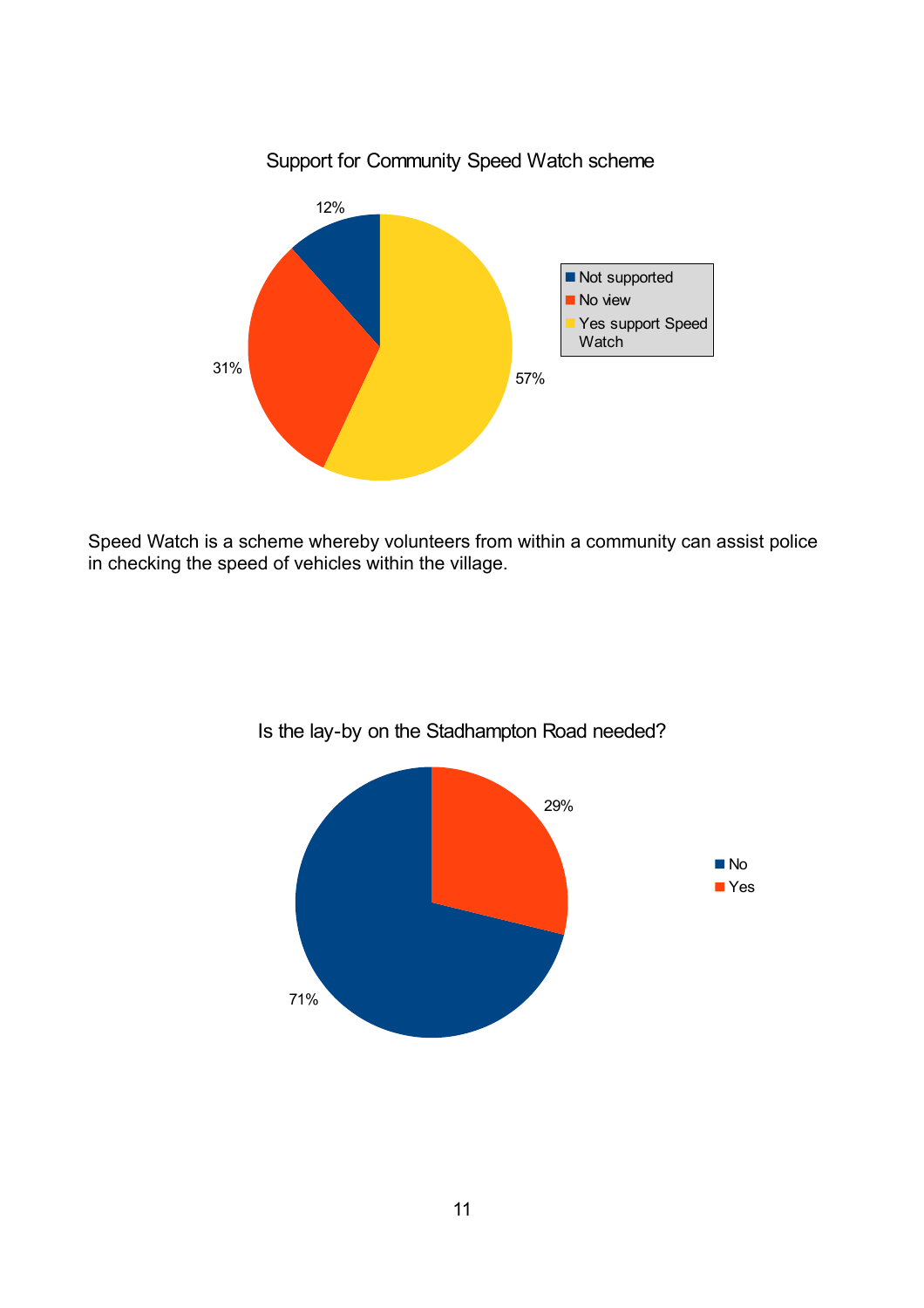

Support for 20mph speed limit and where in village

Note: This was a multiple choice question.



Support for reducing the speed of traffic near school or pre-school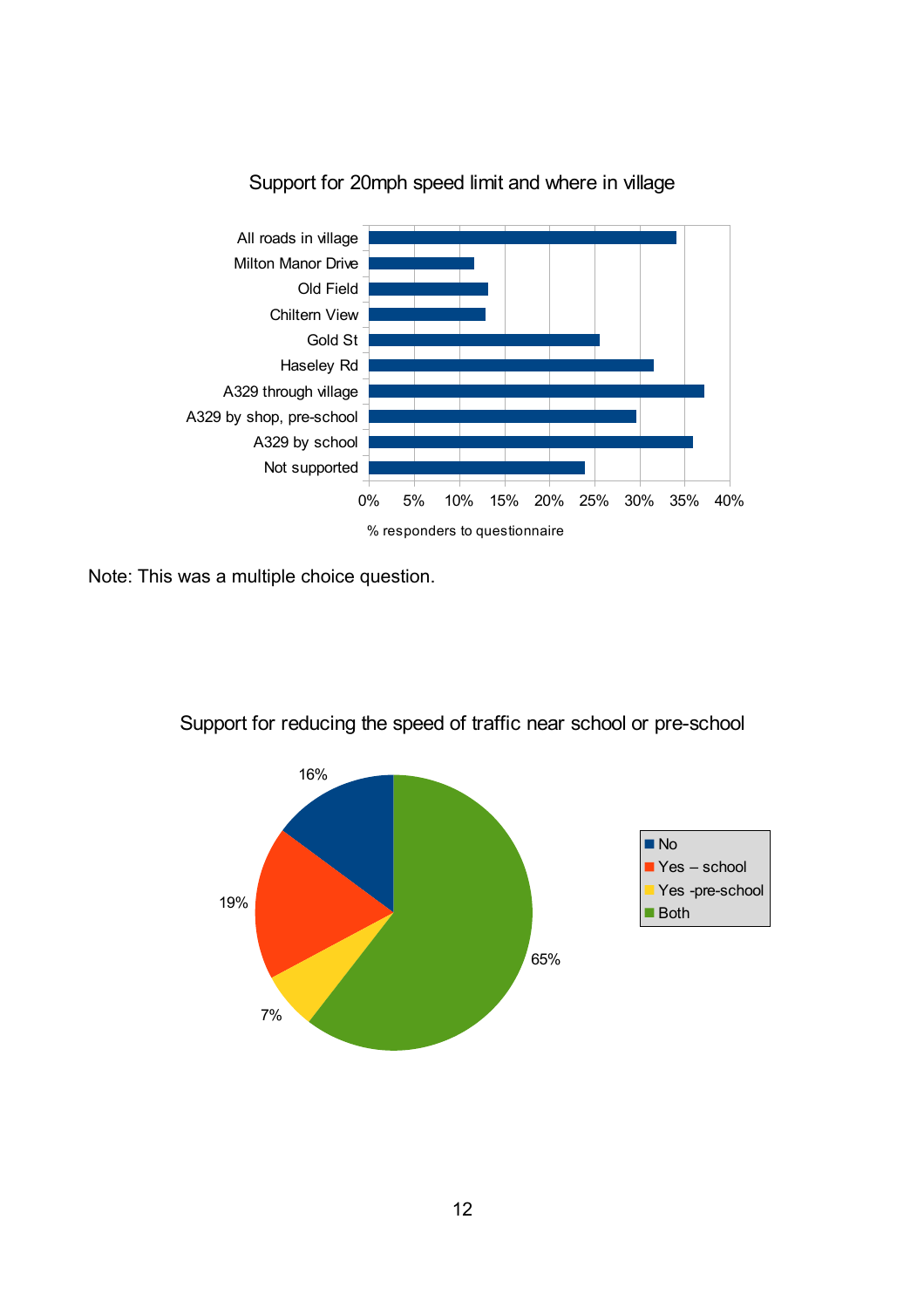

Support for Trading Standards vehicle weight enforcement scheme



This a scheme whereby community volunteers can assist Trading Standards in enforcing lorry weight limits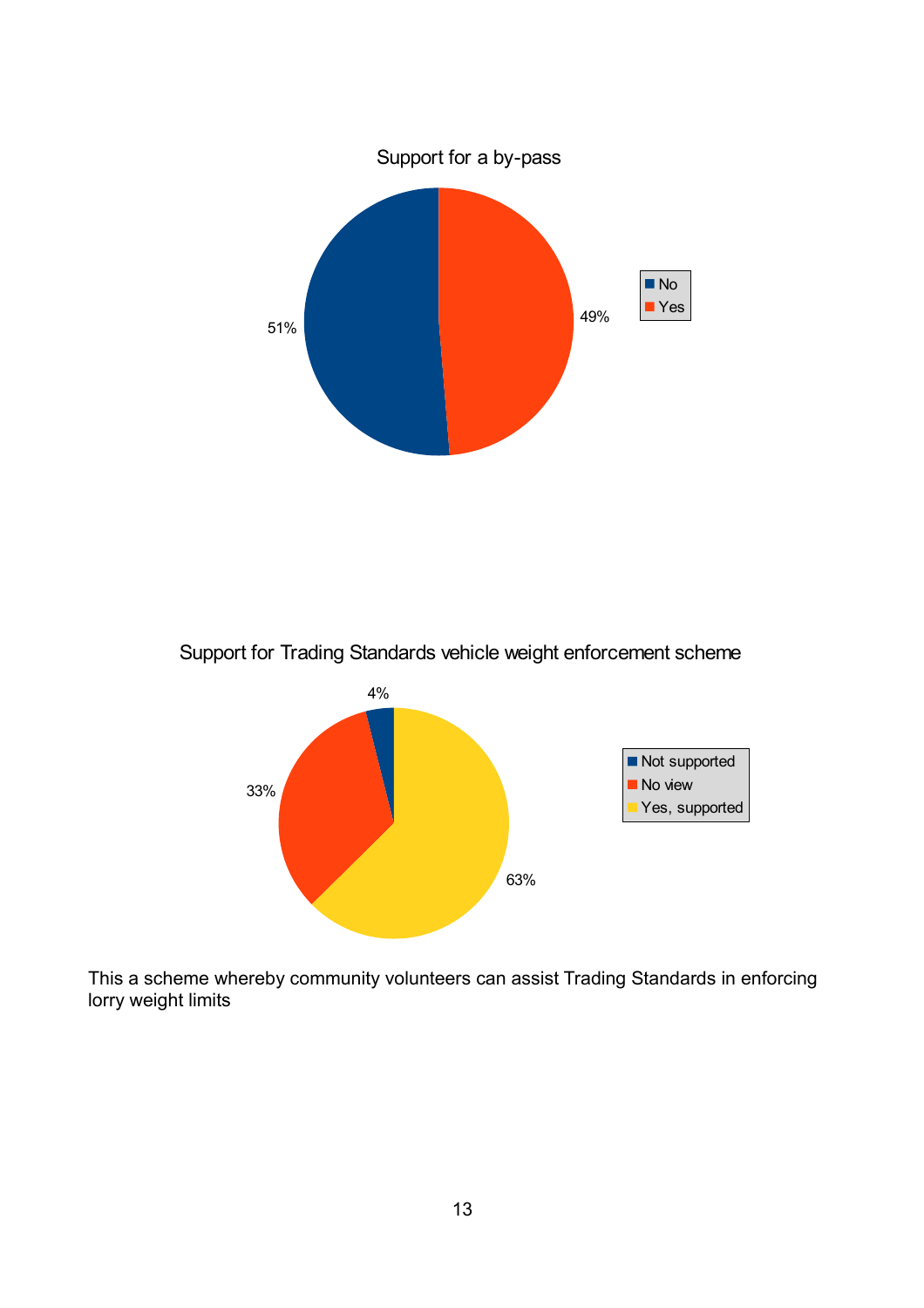## Where do you think pavements could be improved?



Note; This was a multiple choice question.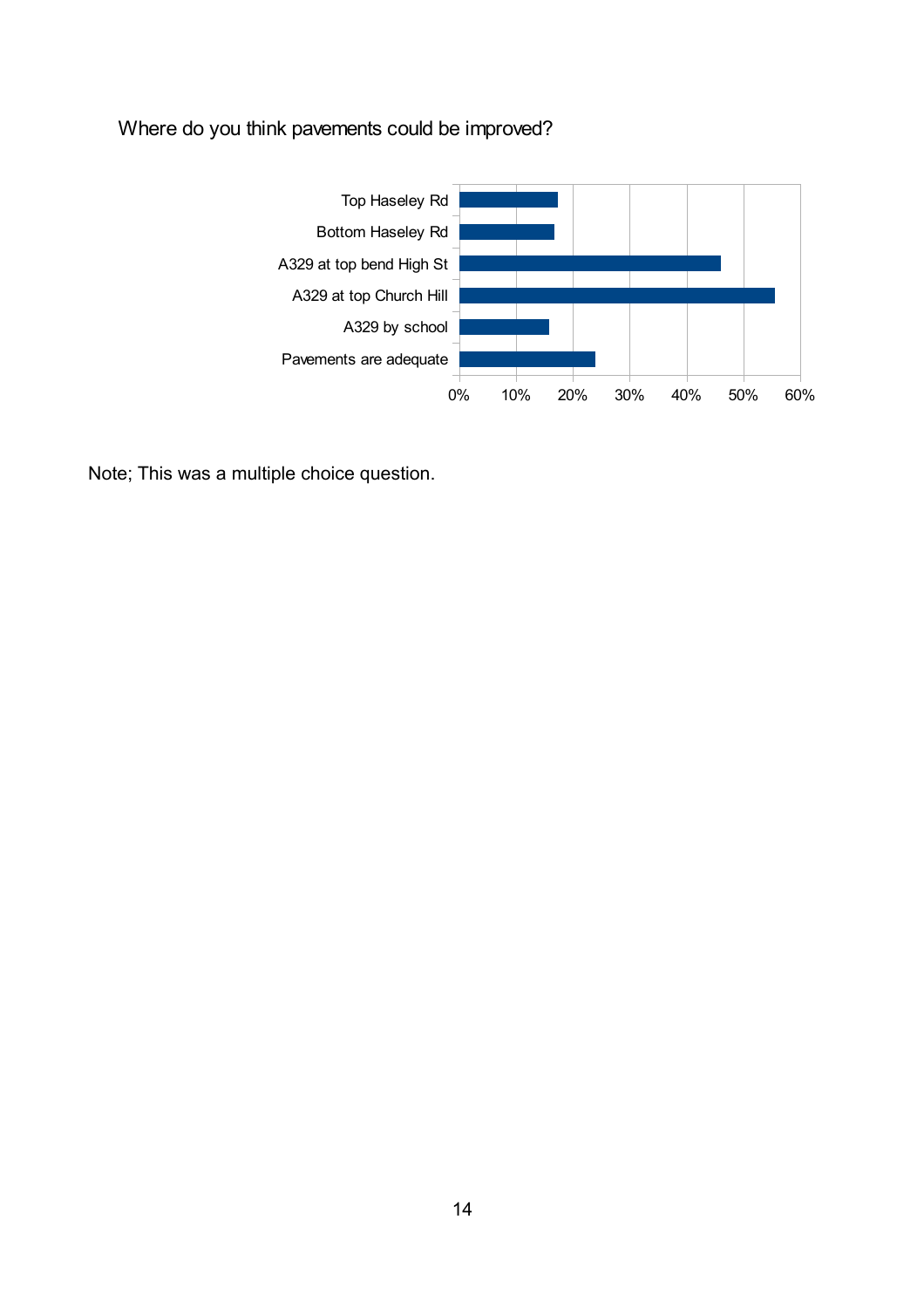## **ENVIRONMENT, INFRASTRUCTURE and MAINTENANCE**



Are you affected by excess water/flooding in the village?

We realised that the answer to this question did not tell us much, so we broke the Yes responses down by post code:

|                           |     | No of Yes responders |
|---------------------------|-----|----------------------|
| Haseley Road (lower)      | 7QE | 12                   |
| Haseley Road (upper)      | 7PP | 11                   |
| <b>Stadhampton Road</b>   | 7QD | 10                   |
| <b>Chiltern View</b>      | 7QP | 8                    |
| <b>High Street</b>        | 7PU | 8                    |
| <b>Milton Manor Drive</b> | 7PT | 4                    |
| <b>Church Hill</b>        | 7QB | 3                    |
| Old Field                 | 7PY | 2                    |
| <b>Gold Street</b>        | 7FJ | 2                    |
| Ditch End                 | 7QG | 2                    |
| <b>Thame Road</b>         | 7PZ | 1                    |
| <b>Blenheim Lane</b>      | 7QF |                      |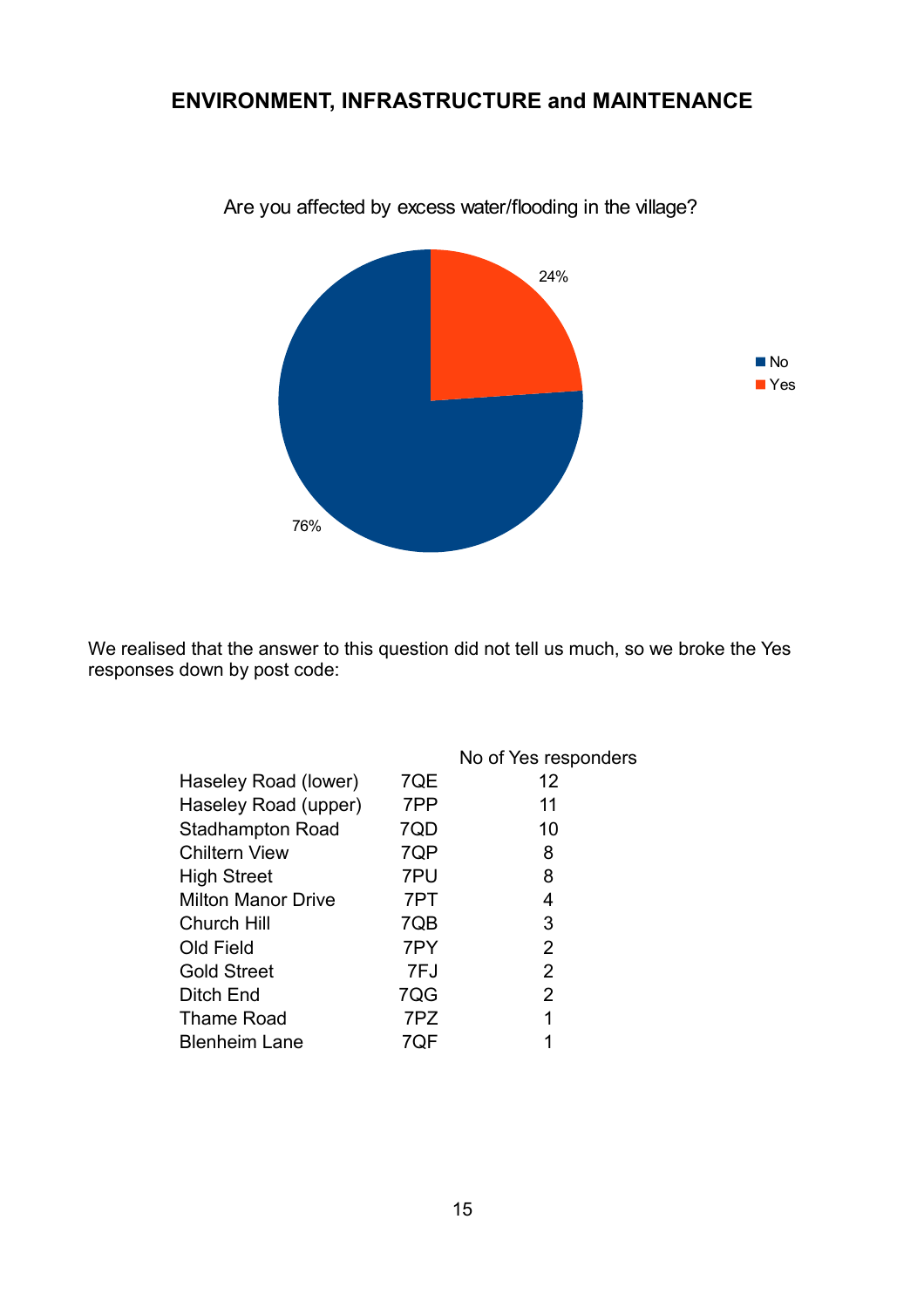

## Do you think dog fouling is a problem? If so, where?

% of respondents to questionnaire

Note: This was a multiple choice question.

We interpolated this data as follows:



### Do you think there a dog fouling problem somewhere in the village?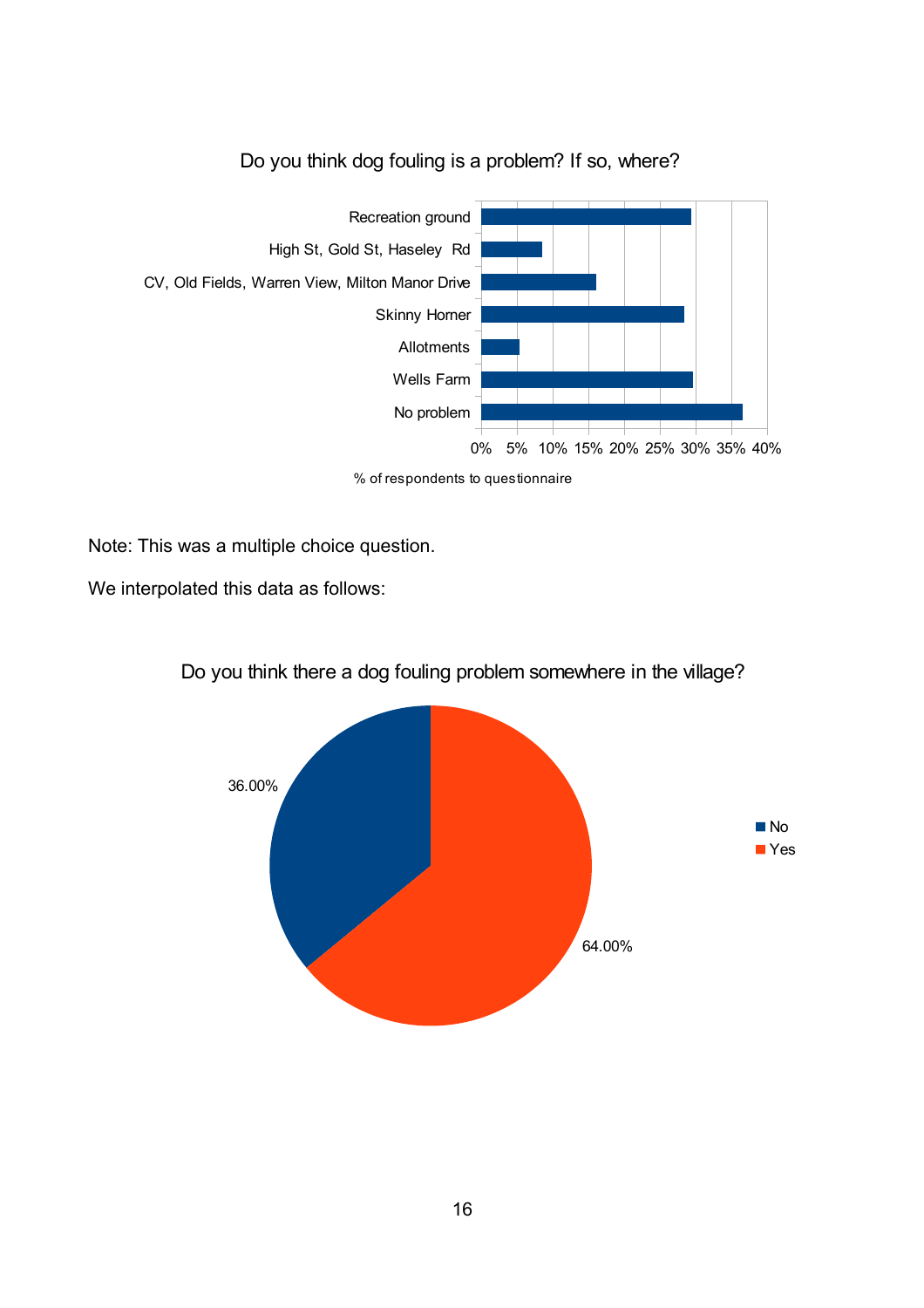

### What should be done to improve the dog fouling situation?

Note: This was a multiple choice question





Note: This was a multiple choice question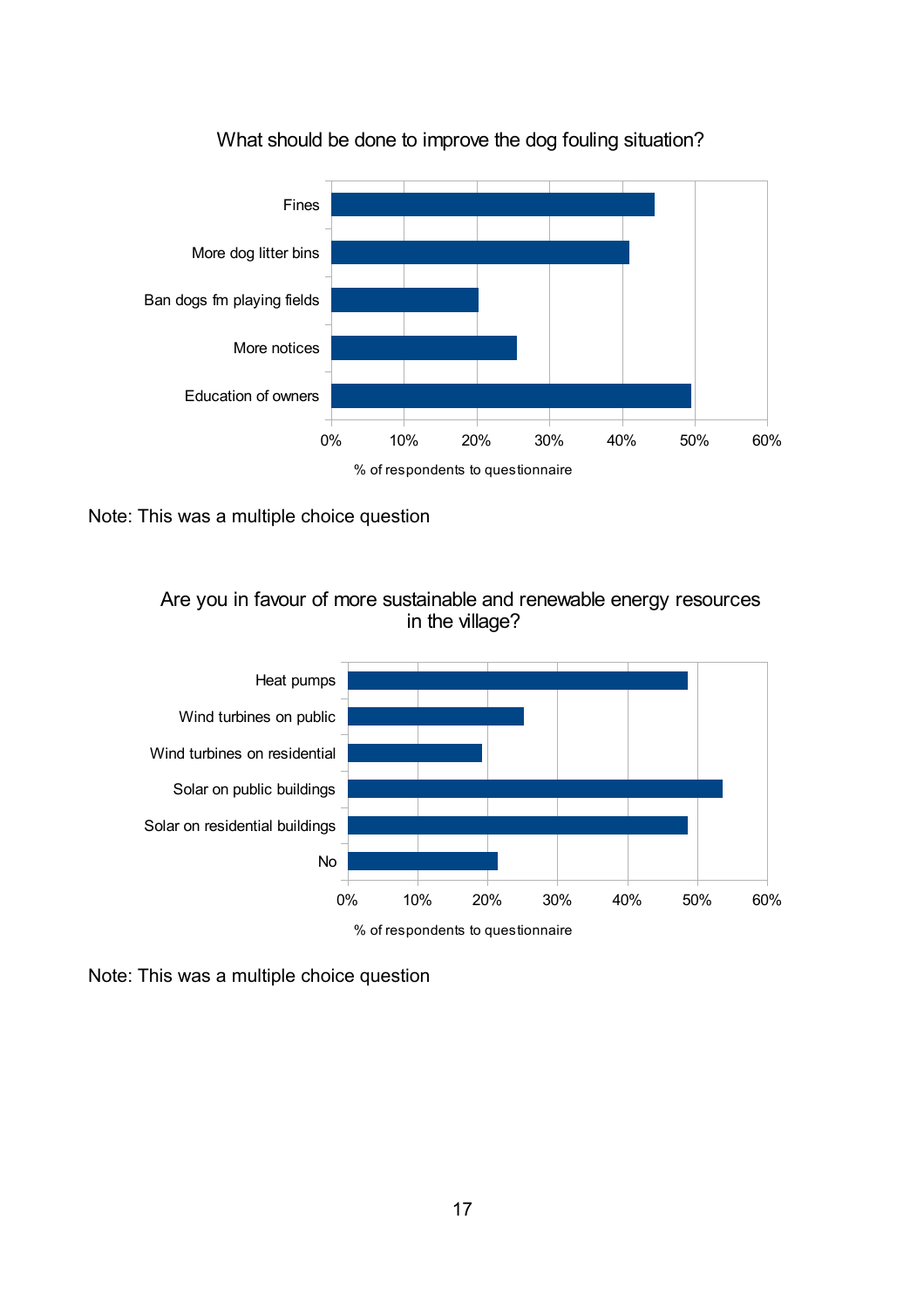

Are you in favour of carbon capture schemes in the village?

Note: 4% of responders did not answer this question





Note: This was a multiple choice question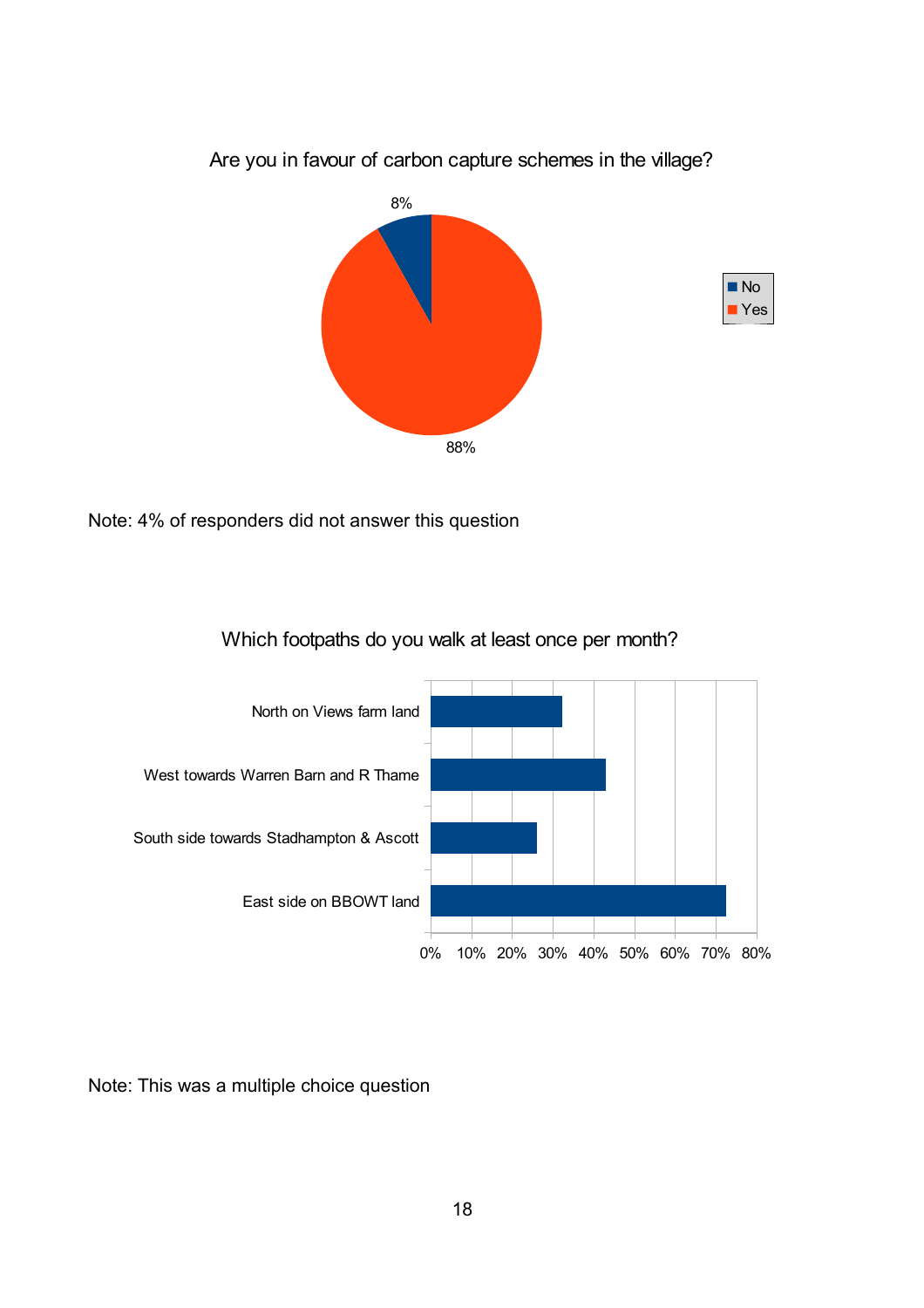## **VILLAGE COMMUNITY AND FACILITIES**



Have you looked at the new village website?

Which sections of the newsletter do you read?



Note: This was a multiple choice question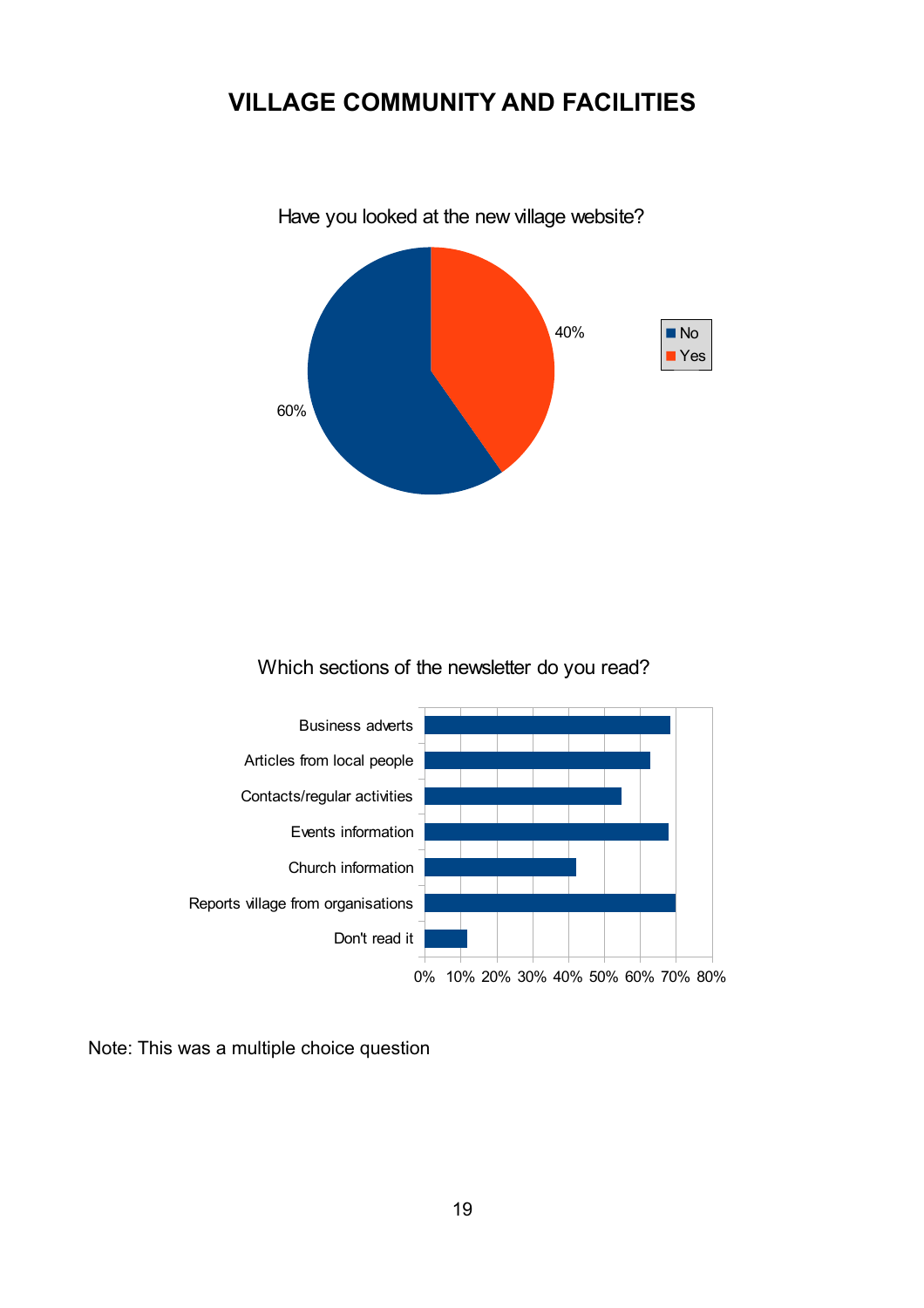

Would you read the newsletter if it were only available on the village website?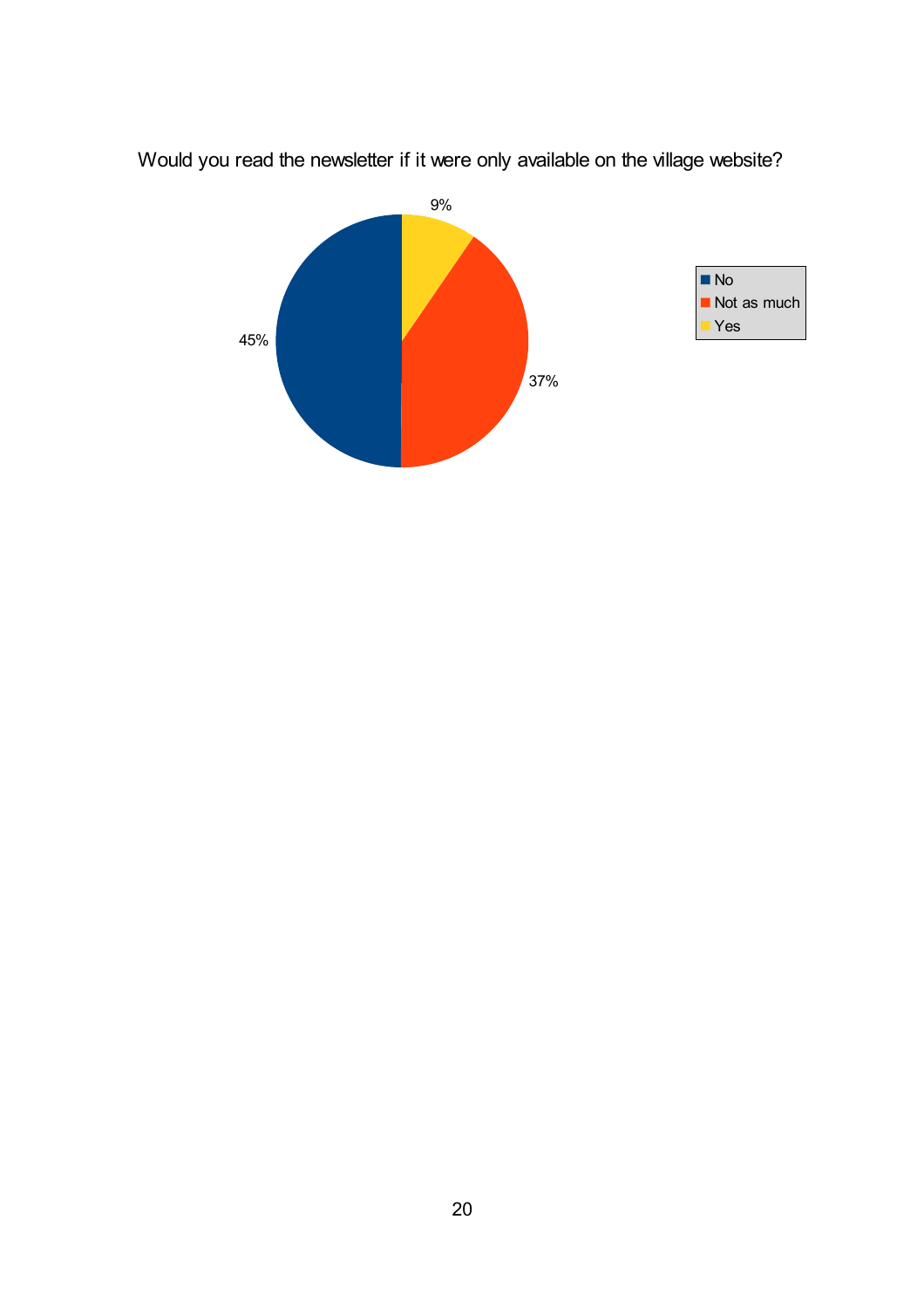

## Is the village shop important to you?

## Do you use the village shop?

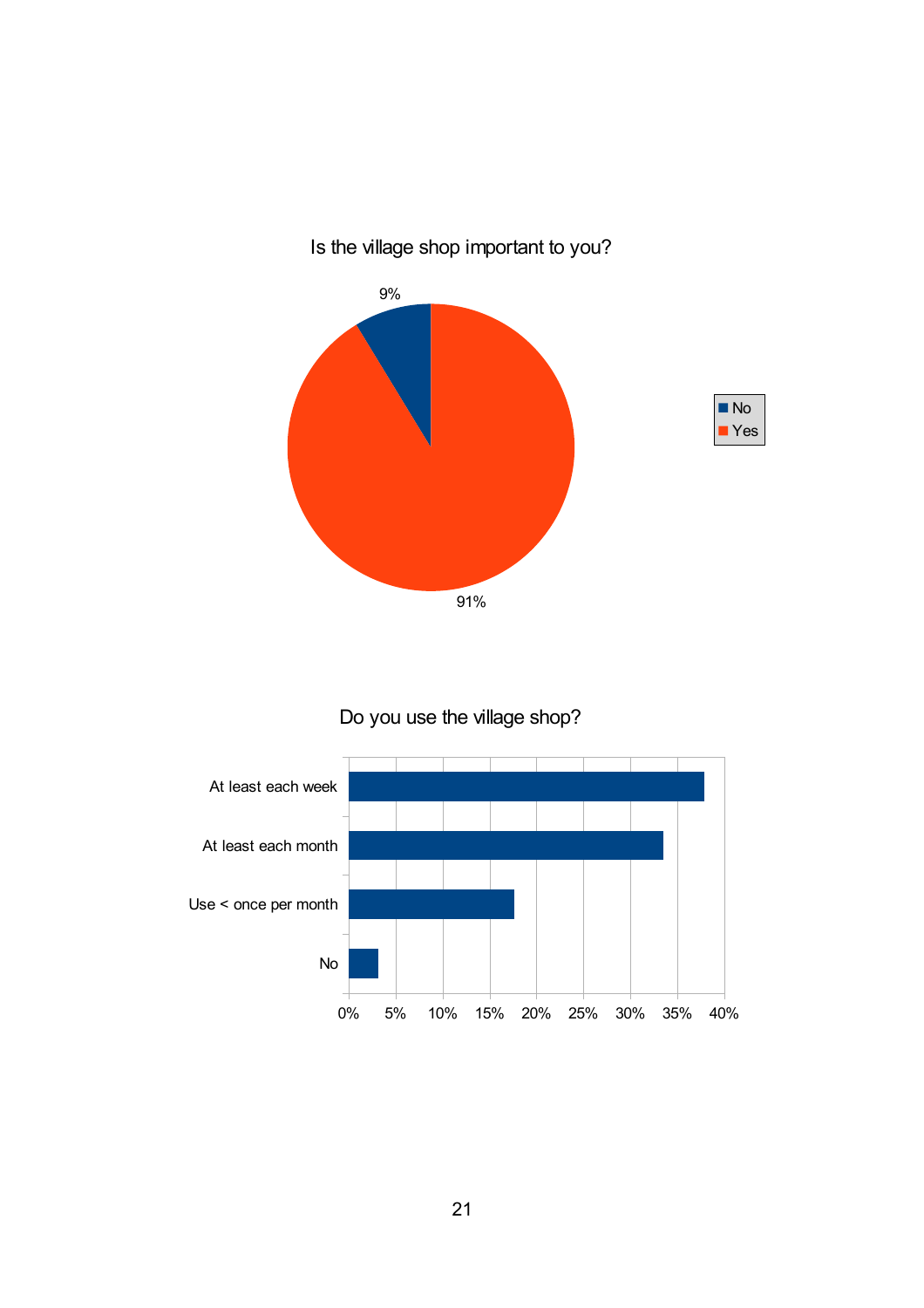

## Do you use the Post Office?

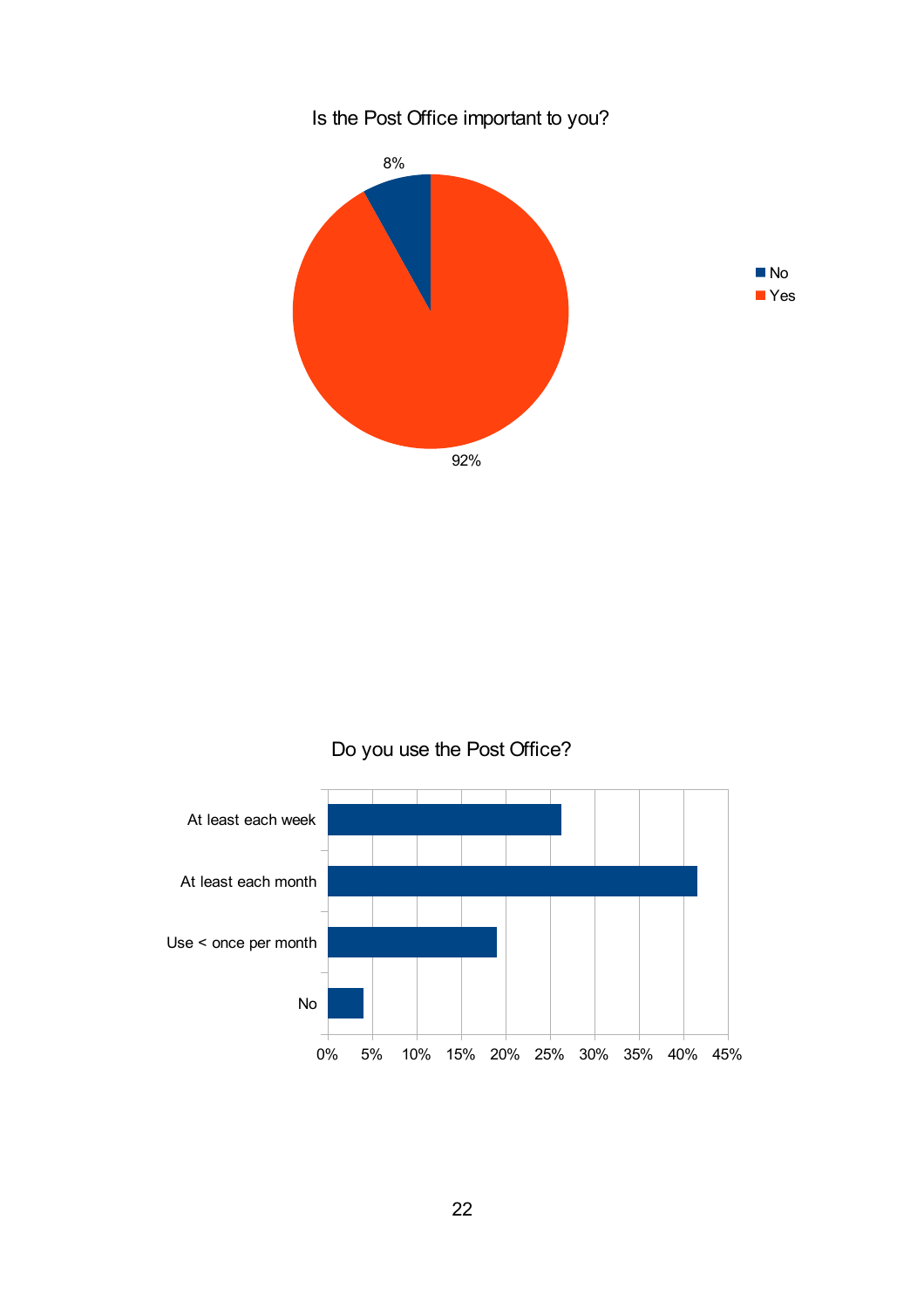Are there any other products or services that customers want the post office or shop to provide?



Suggestions for other products or services were collected as free text answers and have been passed on to the Shop Committee.



Do the current shop hours meet your needs?

Suggestions for changes to the shop opening hours were recorded as free text answers and passed on to the Shop Committee.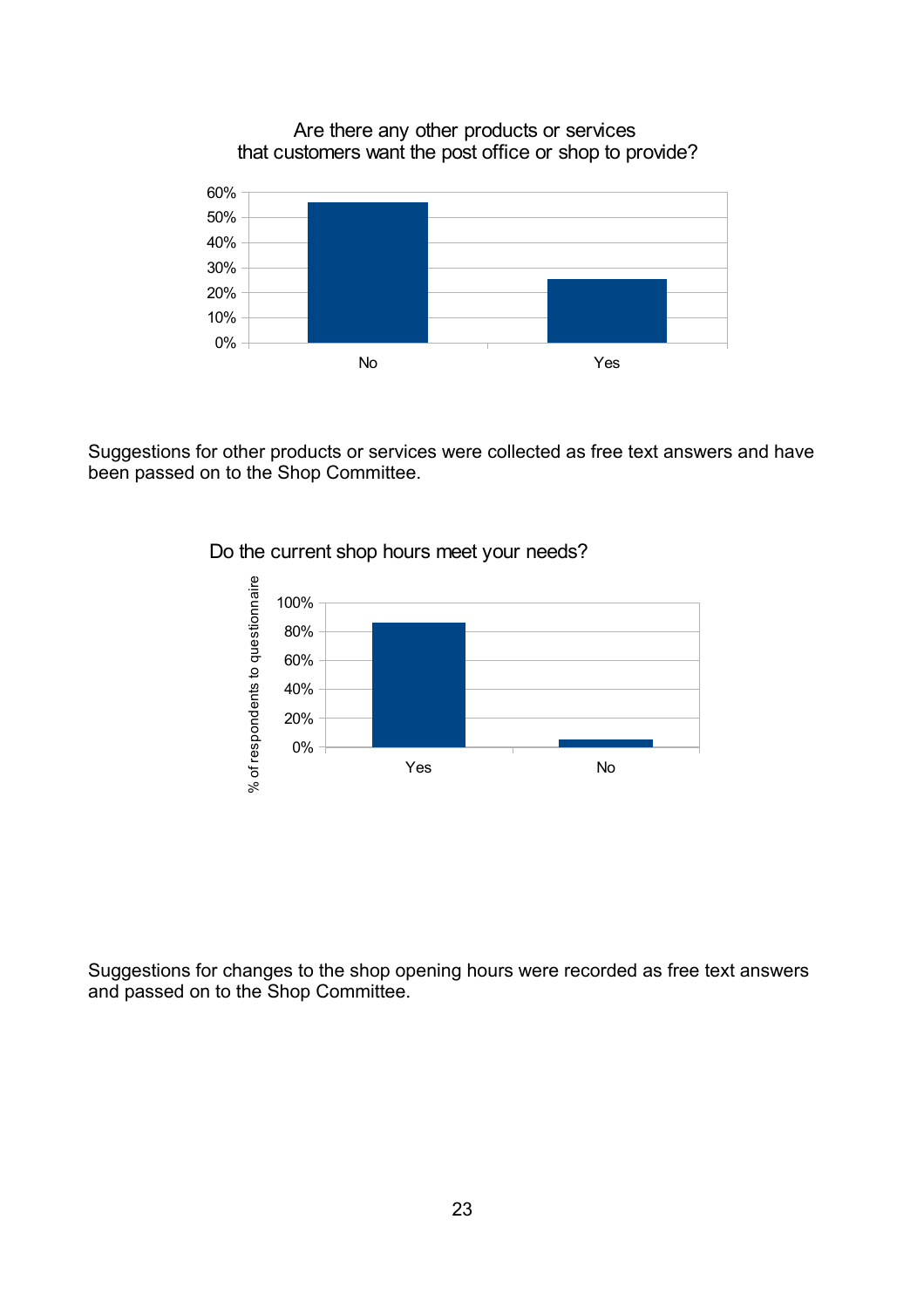

Is there anything that could be done to improve the Pine Lodge?

Note: This was a multiple choice question



Might you attend evening classes or other activities at the Pine Lodge?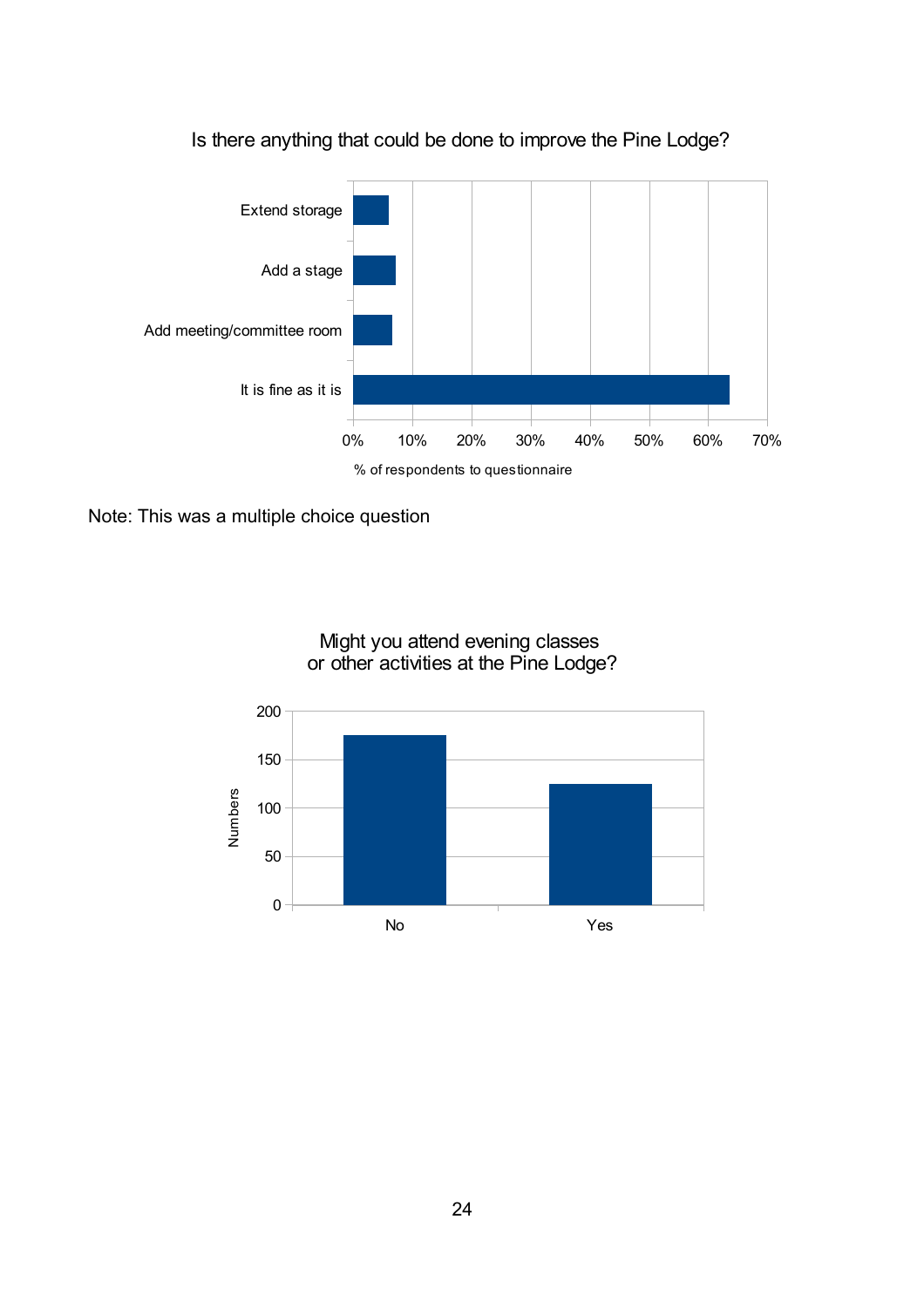

Have you a skill you are prepared to teach others in the village?

## Which new village activities might you support in the future?

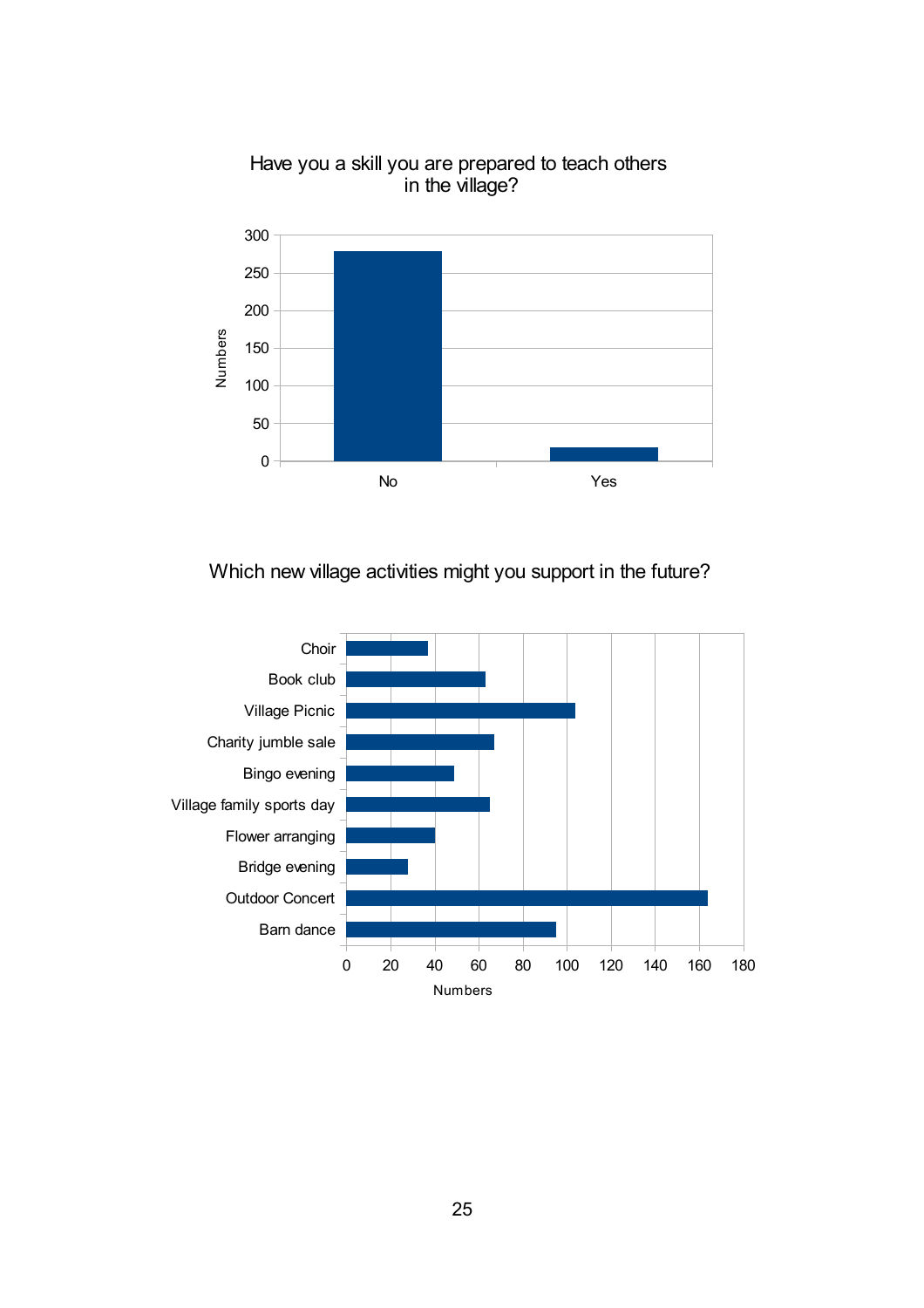

## What sort of youth schemes do you think our village needs?

Is the church important to you for any of the following reasons?

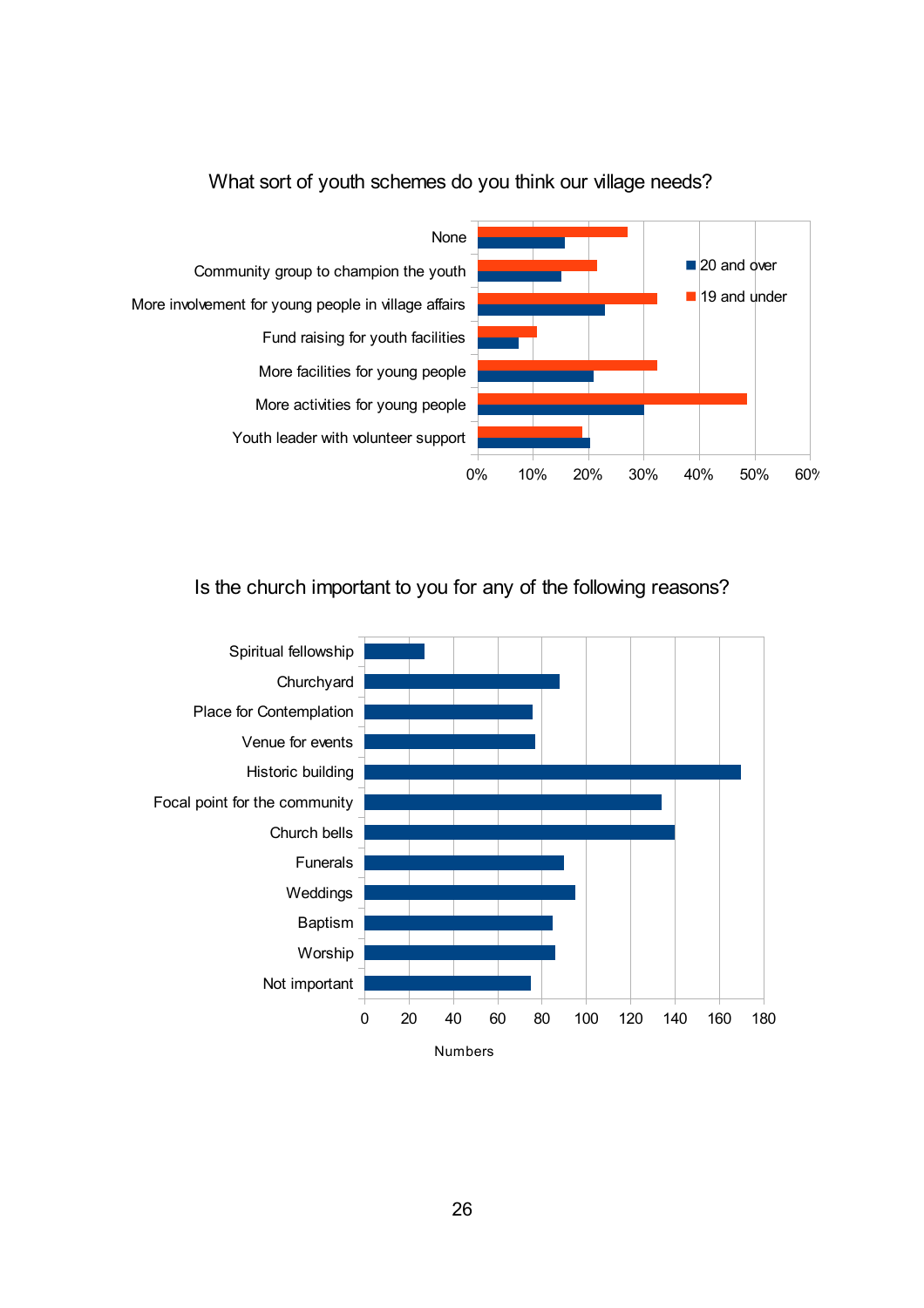Does your household have children in the family who will be starting at the V**illage School** within the next 5 years?

| No.                | 151 |
|--------------------|-----|
| Yes, one           |     |
| Yes, two           | 5   |
| Yes, more than two |     |

## **Pre-School Questions**

| Does your household<br>have children under 5?                                                                                    |                                                                                     |           |
|----------------------------------------------------------------------------------------------------------------------------------|-------------------------------------------------------------------------------------|-----------|
| Do your children attend<br>any form of pre-school?                                                                               | No<br>Yes                                                                           | 146<br>15 |
| If your children use a<br>pre-school other than<br>The Orchard, we are<br>interested to know the<br>main reason it was<br>chosen | No<br>Yes                                                                           | 8<br>10   |
|                                                                                                                                  | The hours don't work for what I need<br>I prefer a different pre-school/early years | 5         |
|                                                                                                                                  | setting                                                                             | 2         |
|                                                                                                                                  | I don't wish to send my children to pre-<br>school                                  | 0         |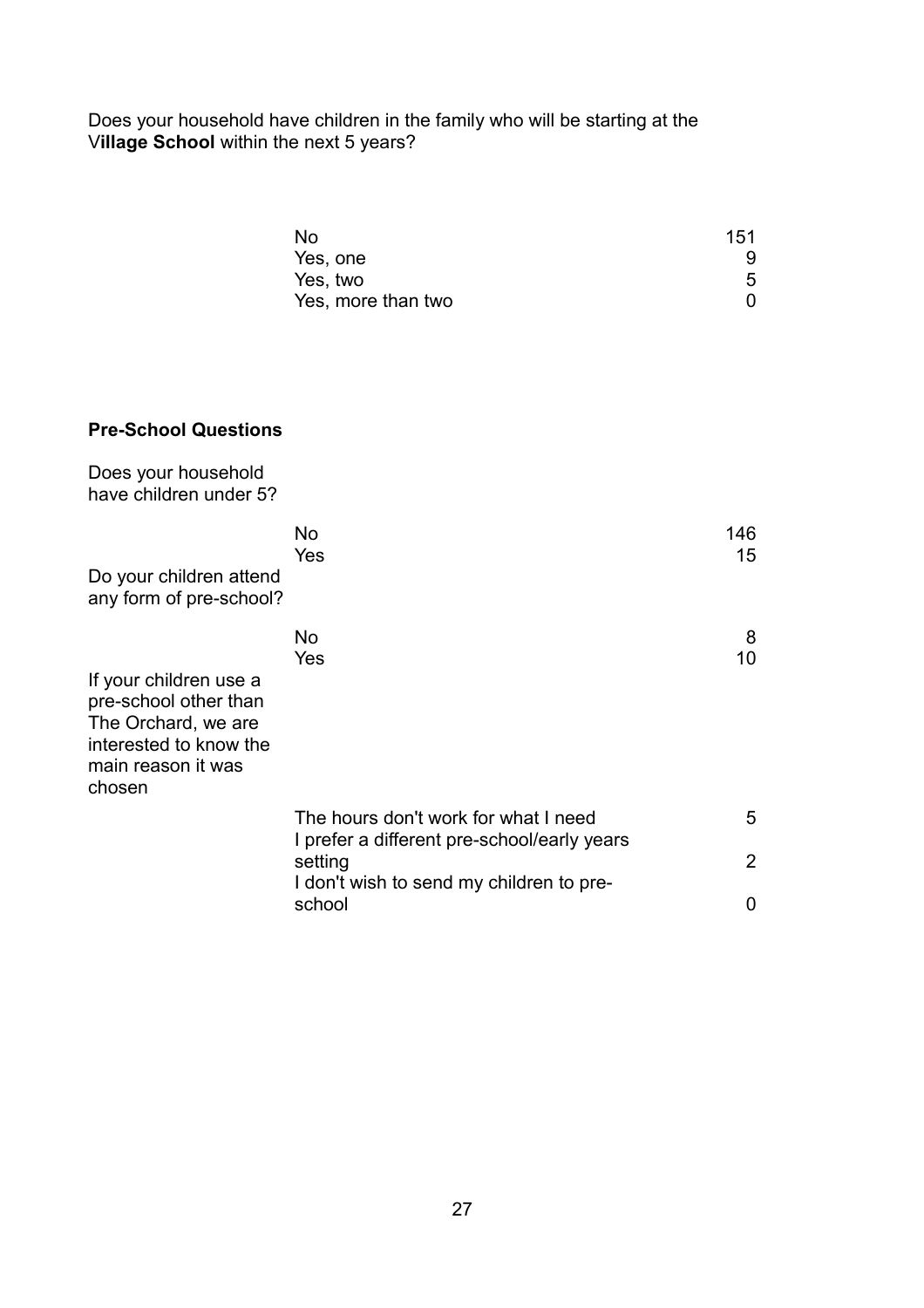

Would you use an allotment if there were more available?

Which of the following could be shared with neighbouring villages?



Note: This was a multiple choice question.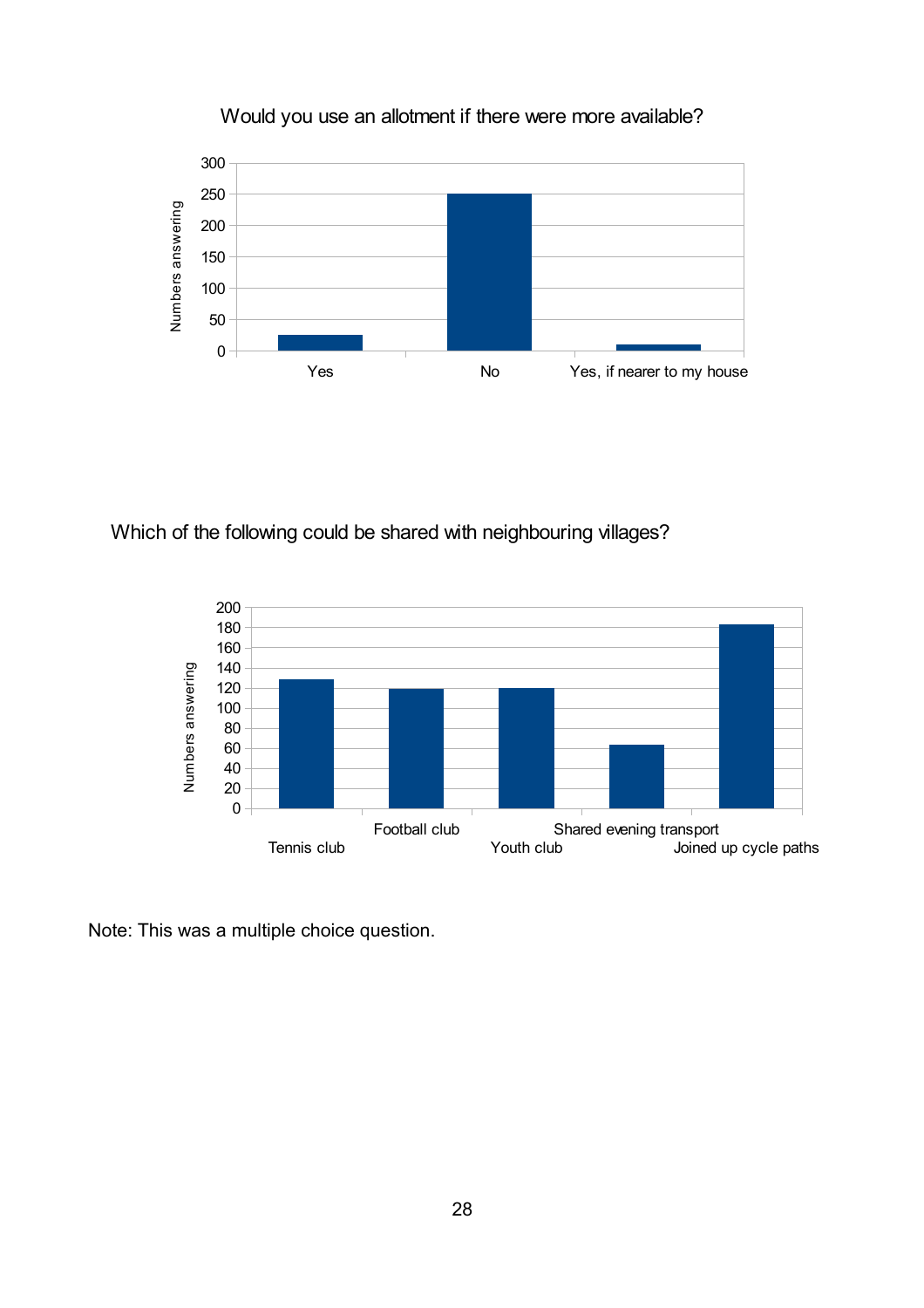

#### Interest in Parish Council matters

Note: This was a multiple choice question.

Which areas for which the Parish Council is responsible need improving?



Note: This was a multiple choice question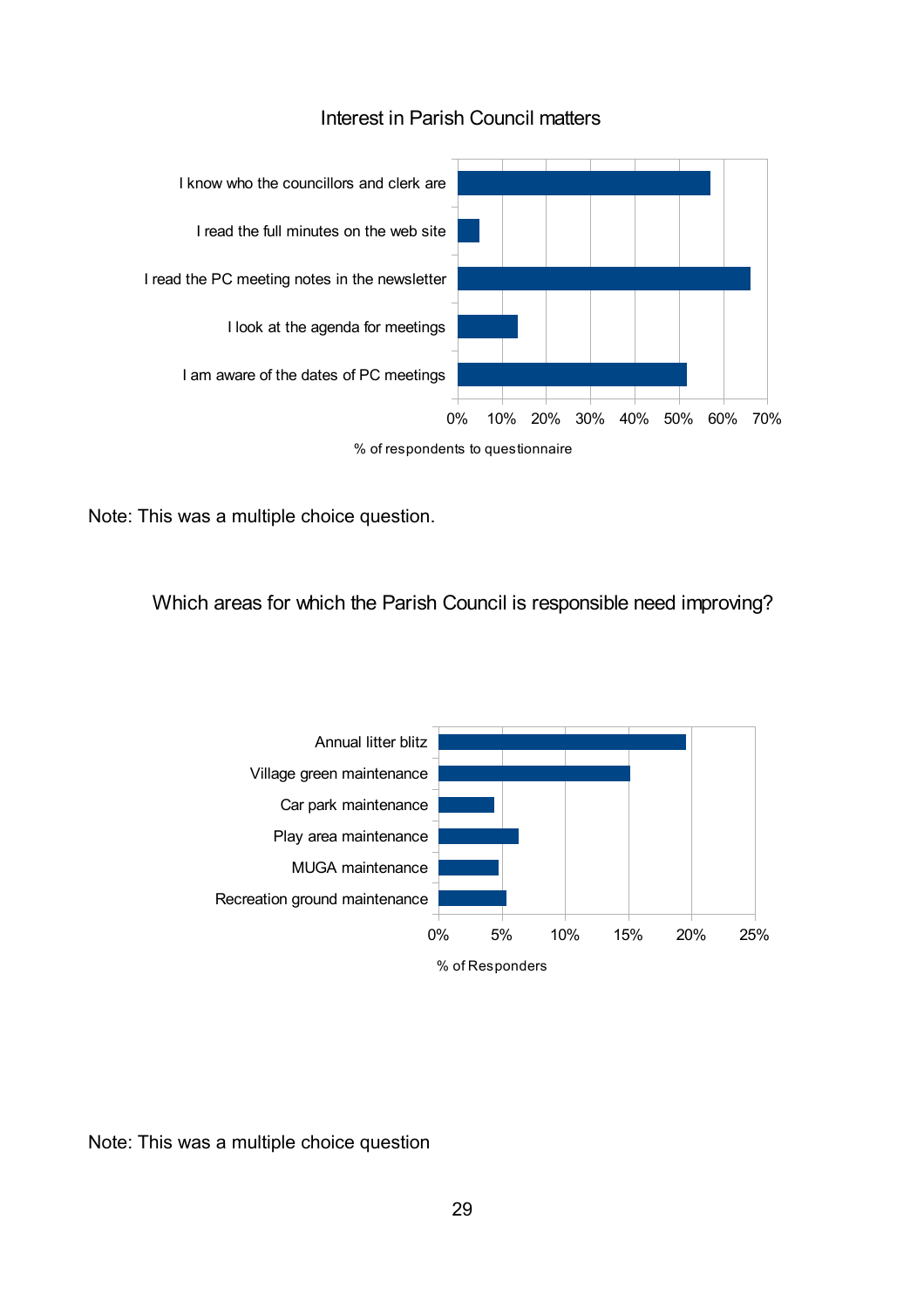

## Which of the following services need to be improved?

Note; This was a multiple choice question.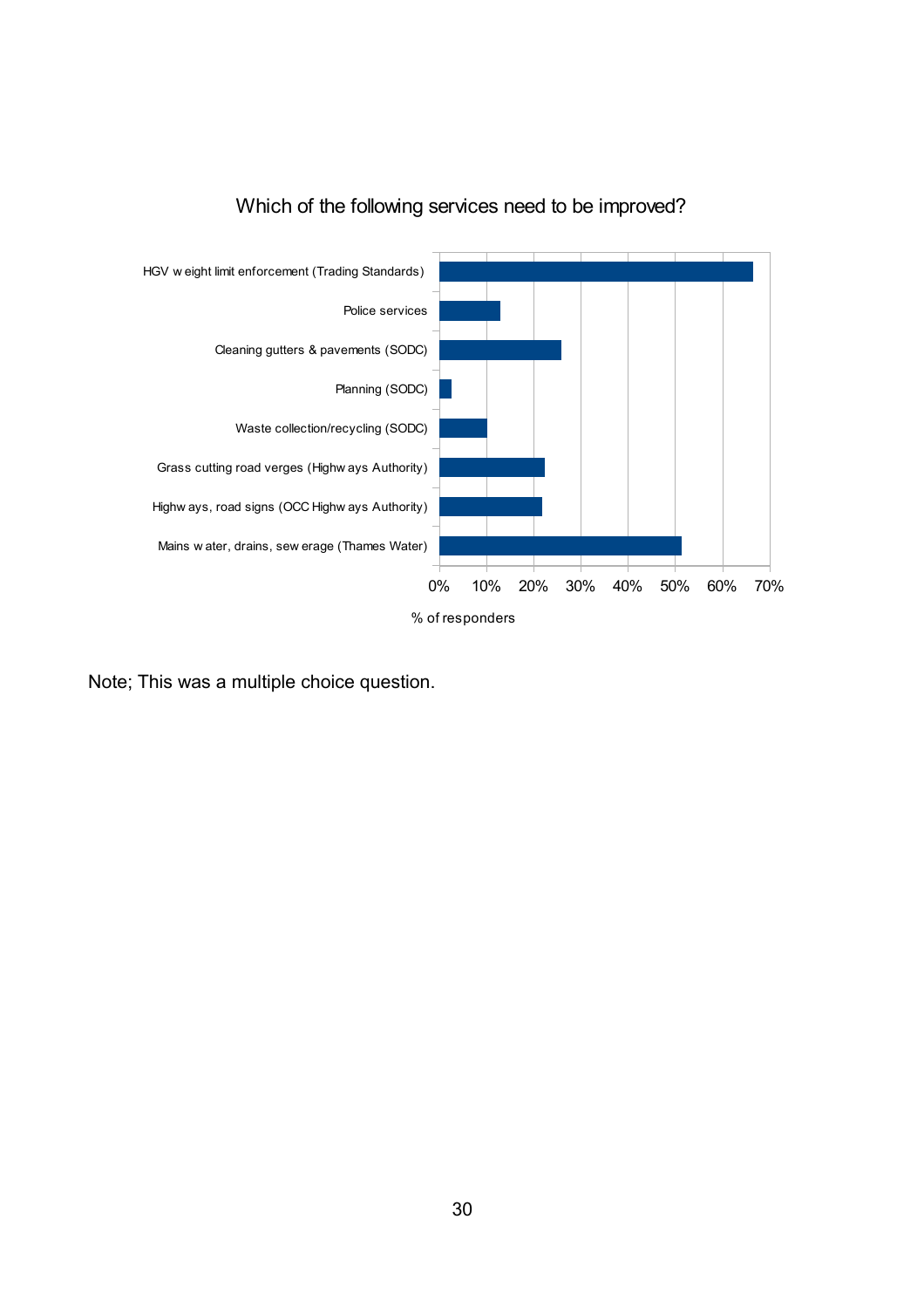## **HOUSING, PUBLIC TRANSPORT & UTILITIES**



Do you think more houses should be built in the village?

If there were to be any new development, what types of houses should be included?



% of respondents to questionnaire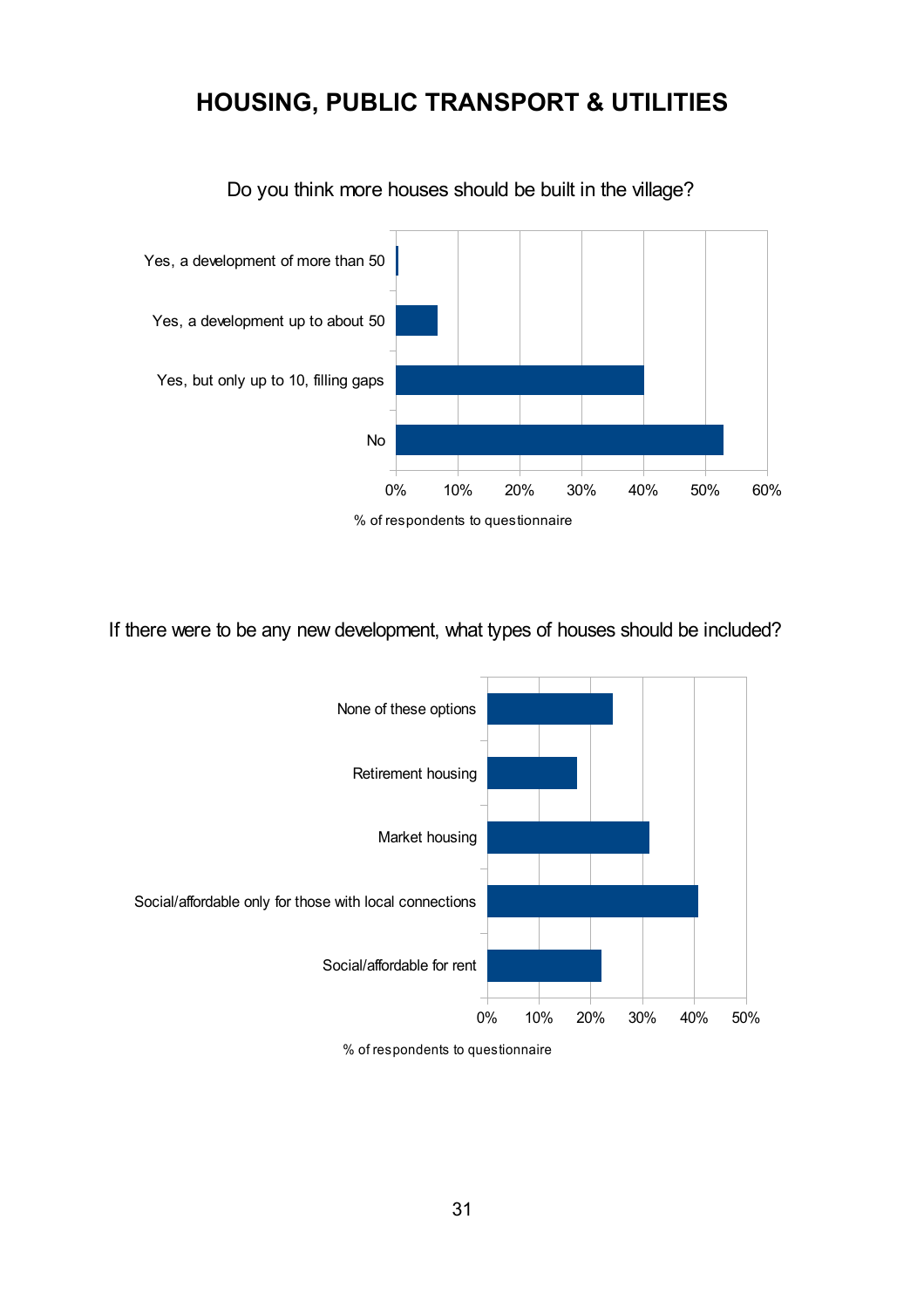

## Do you want houses built on Green Belt land?

What is your main means of transport out of the village?

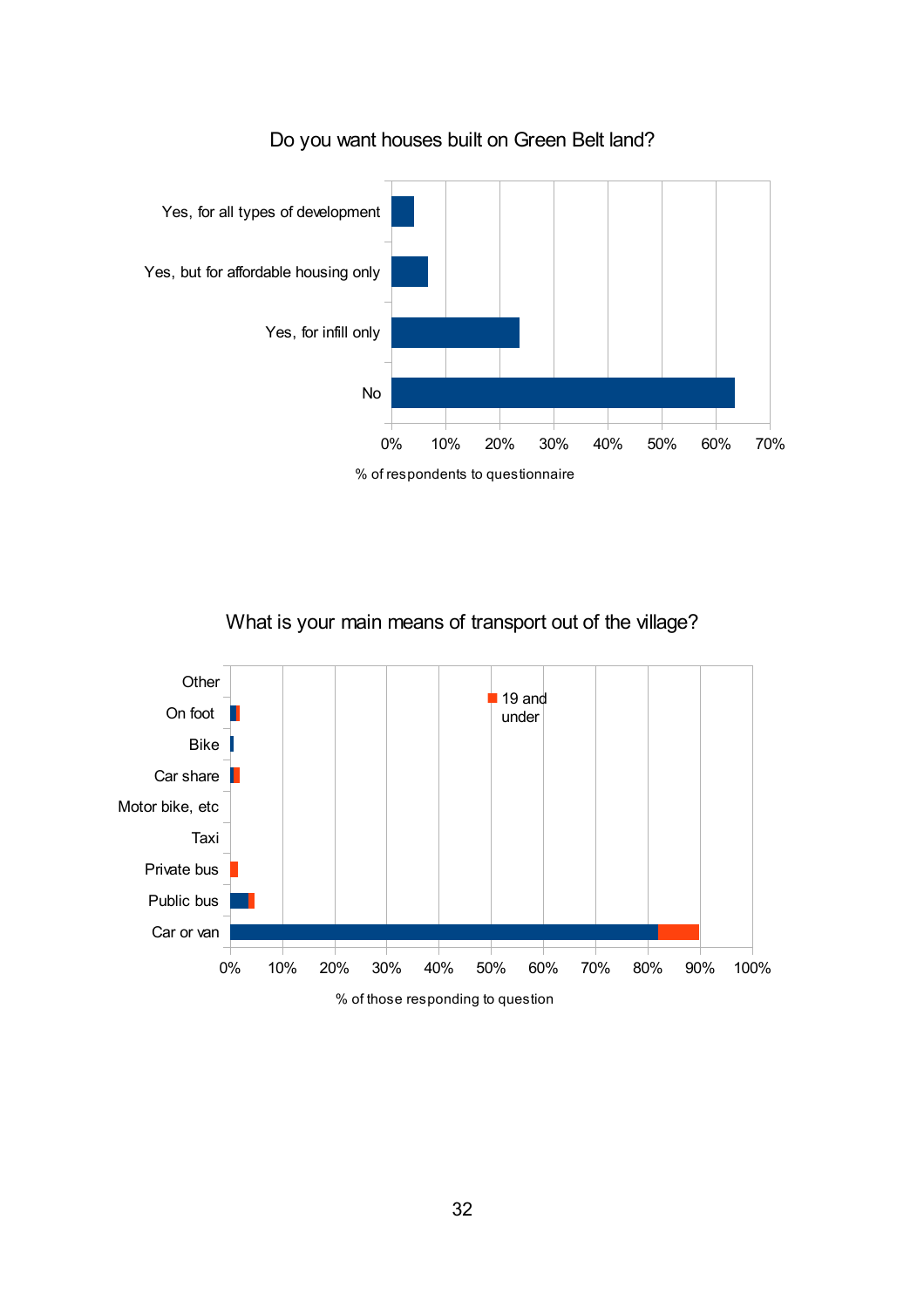

How often do you use the current 103/104 service?

If there were a later 103/104 service Mon-Fri, would you use it?



If there were an evening 103/104 service on Saturdays, would you use it?

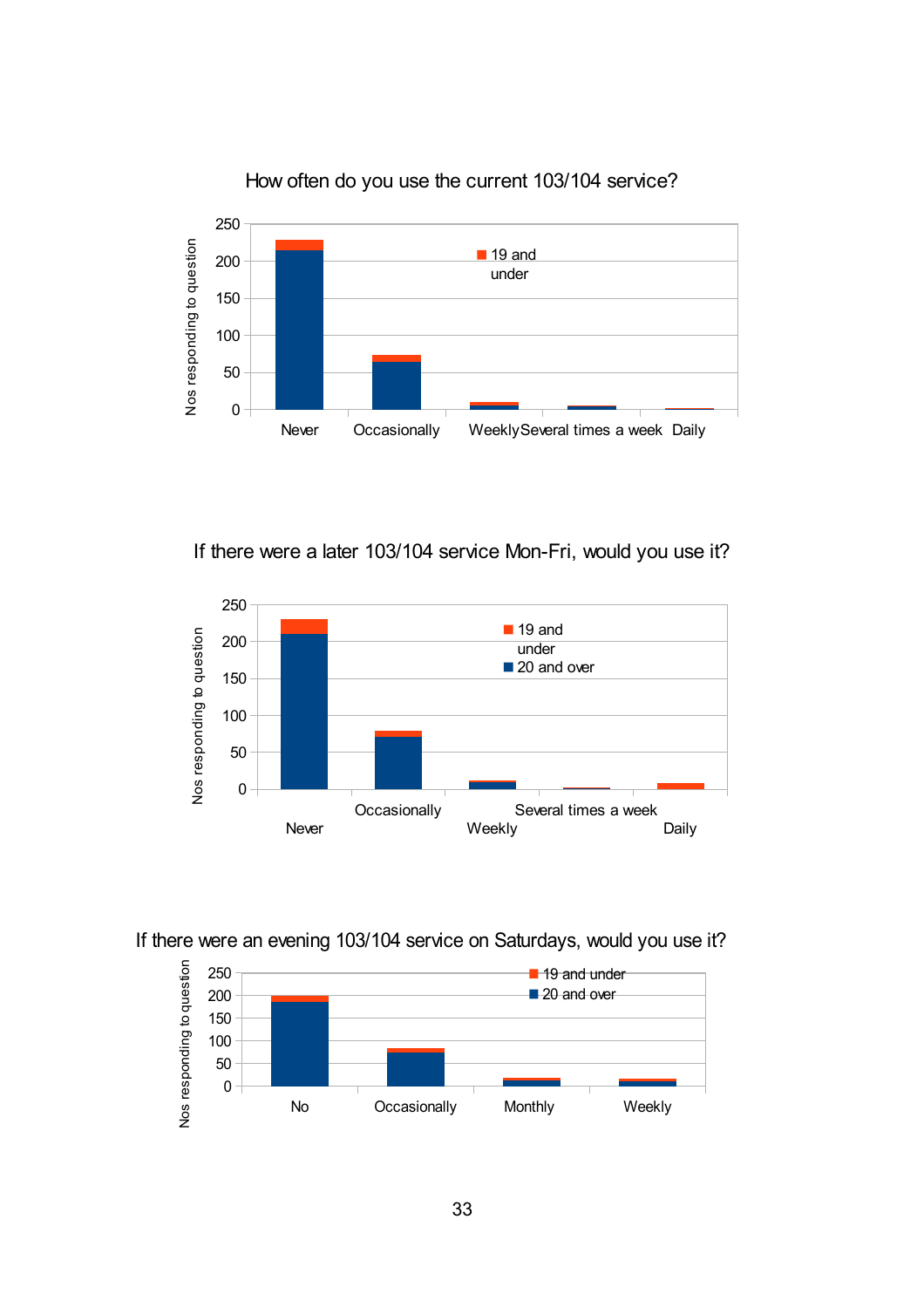

If there were an evening service connecting with the 280 at Wheatley, would you use it?

If the weekly Tuesday day time service to Thame were re-instated, would you use it?

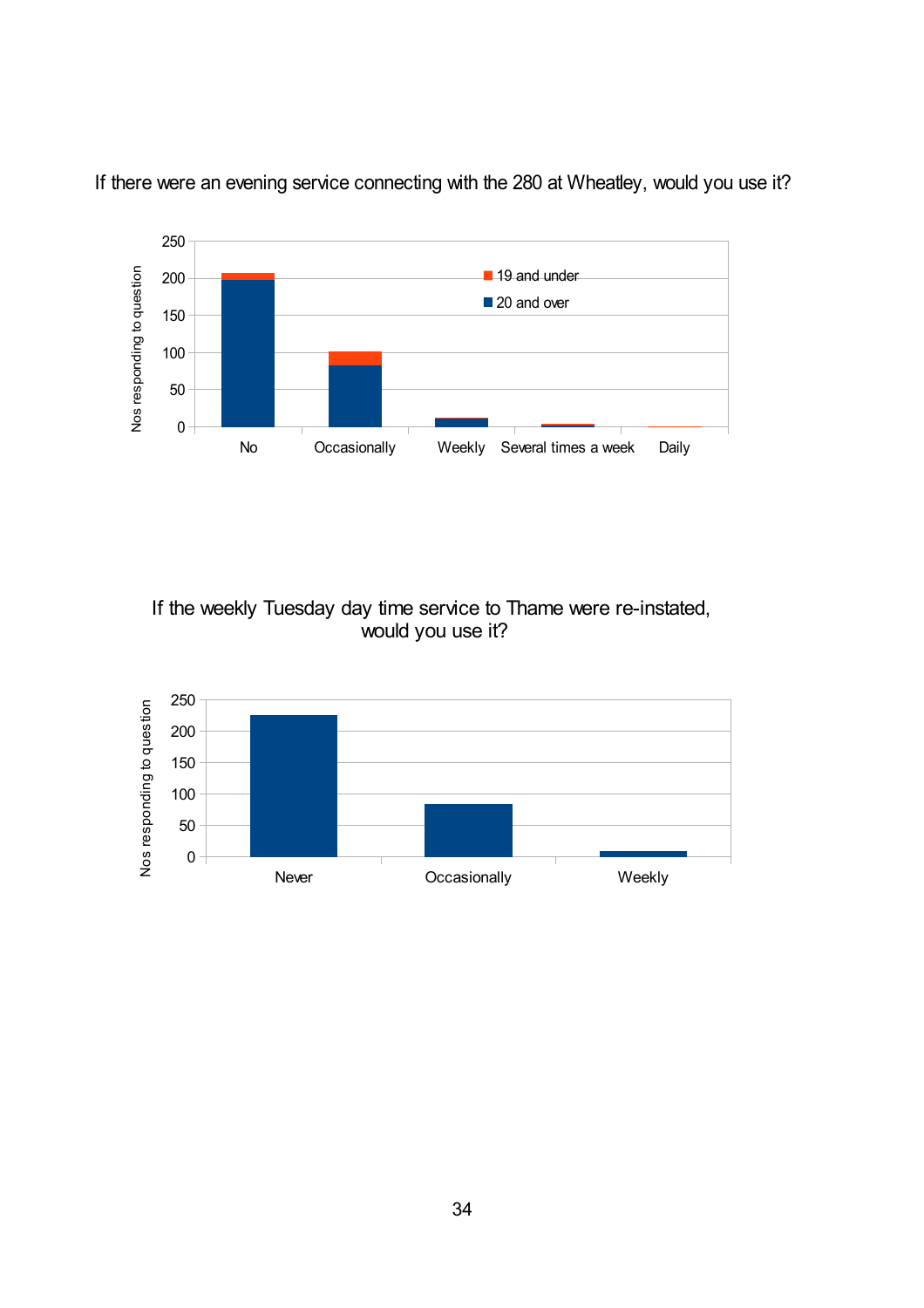

What is your current broadband speed?

Note: Only 1 house in the village reported broadband speed >8Mps



Do you think your current broadband speed is reasonable?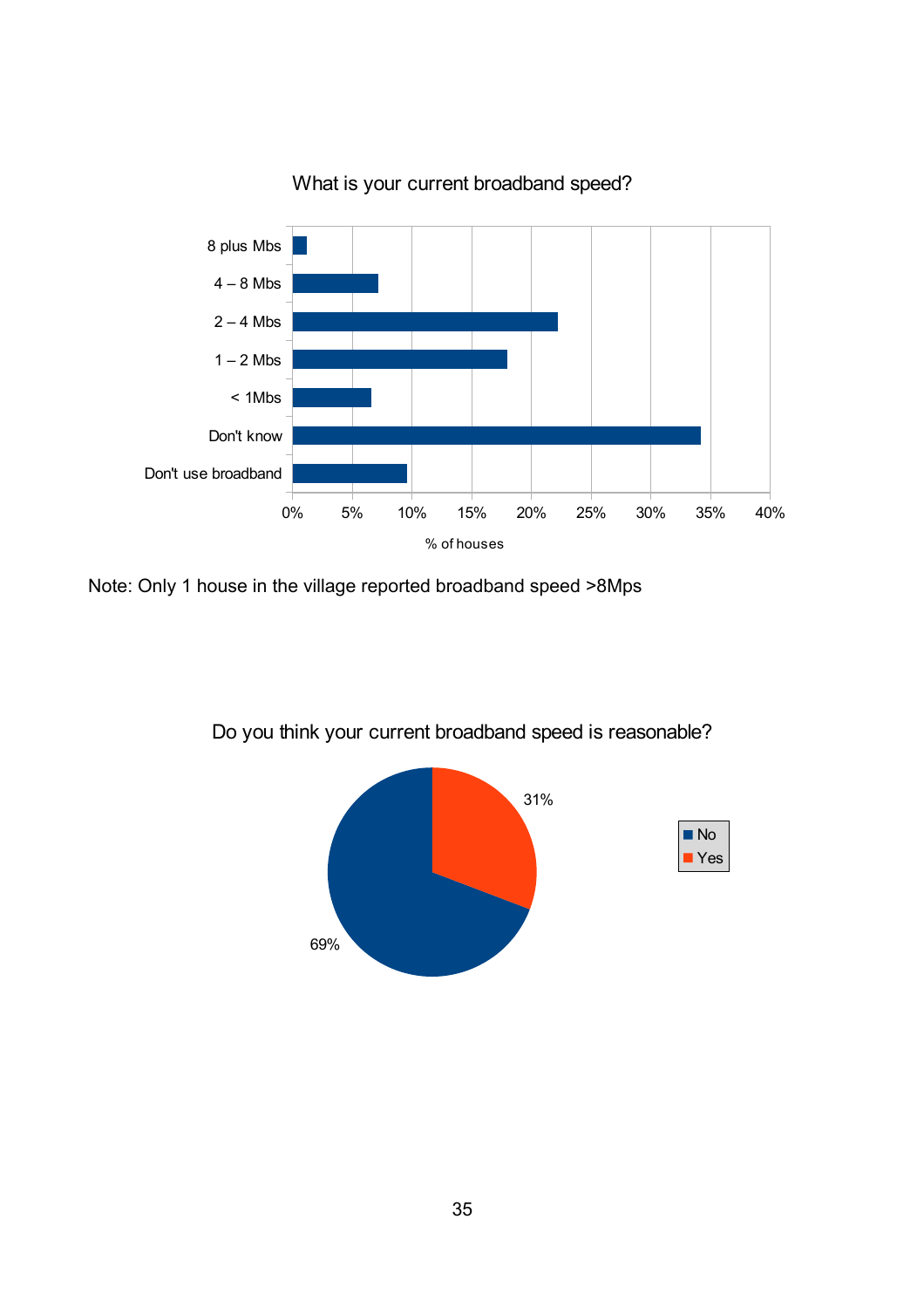

What do you use broadband for?

## Who is your current broadband provider?

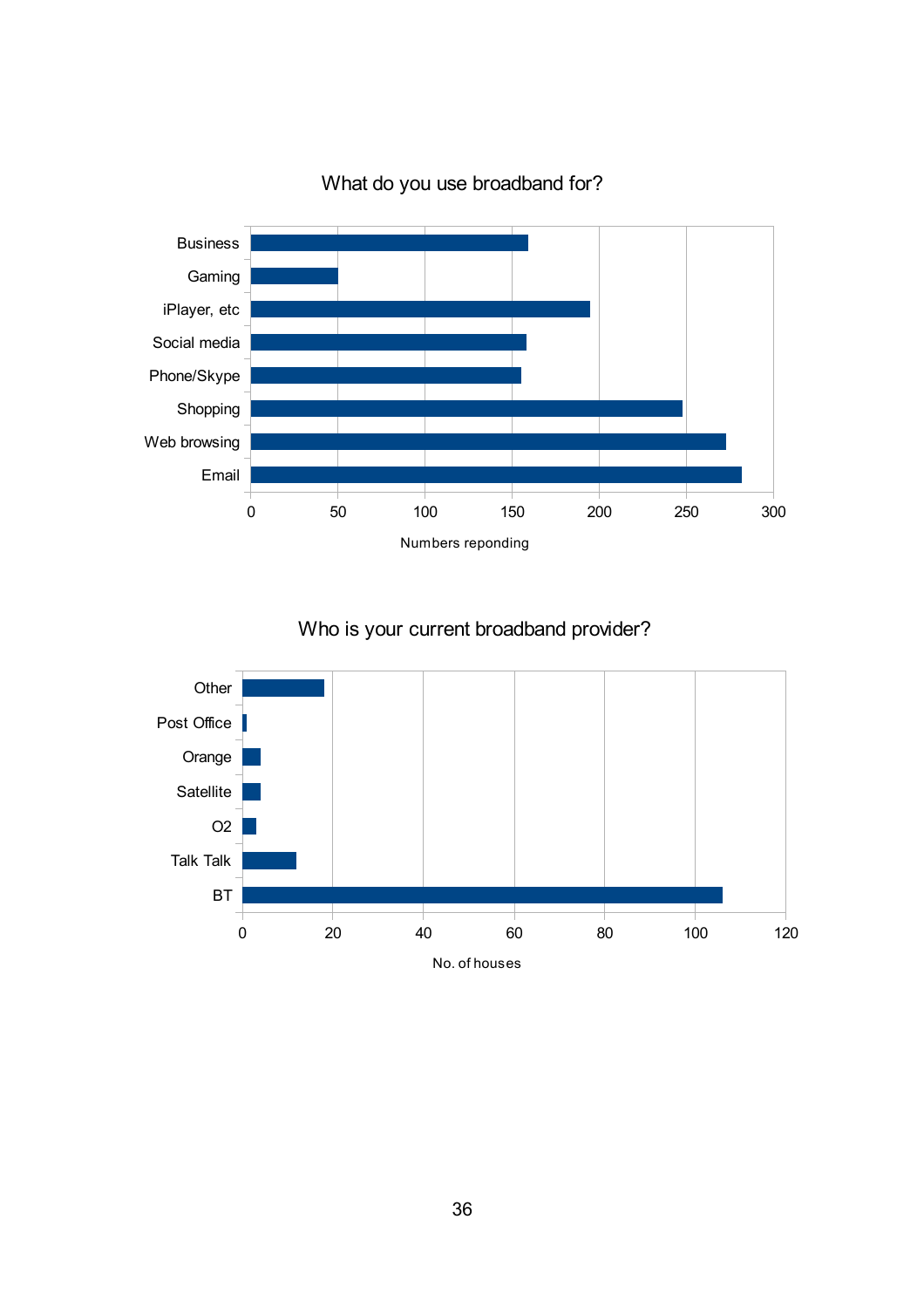

Are you prepared to wait until 2015 for the national/county programme to deliver faster broadband?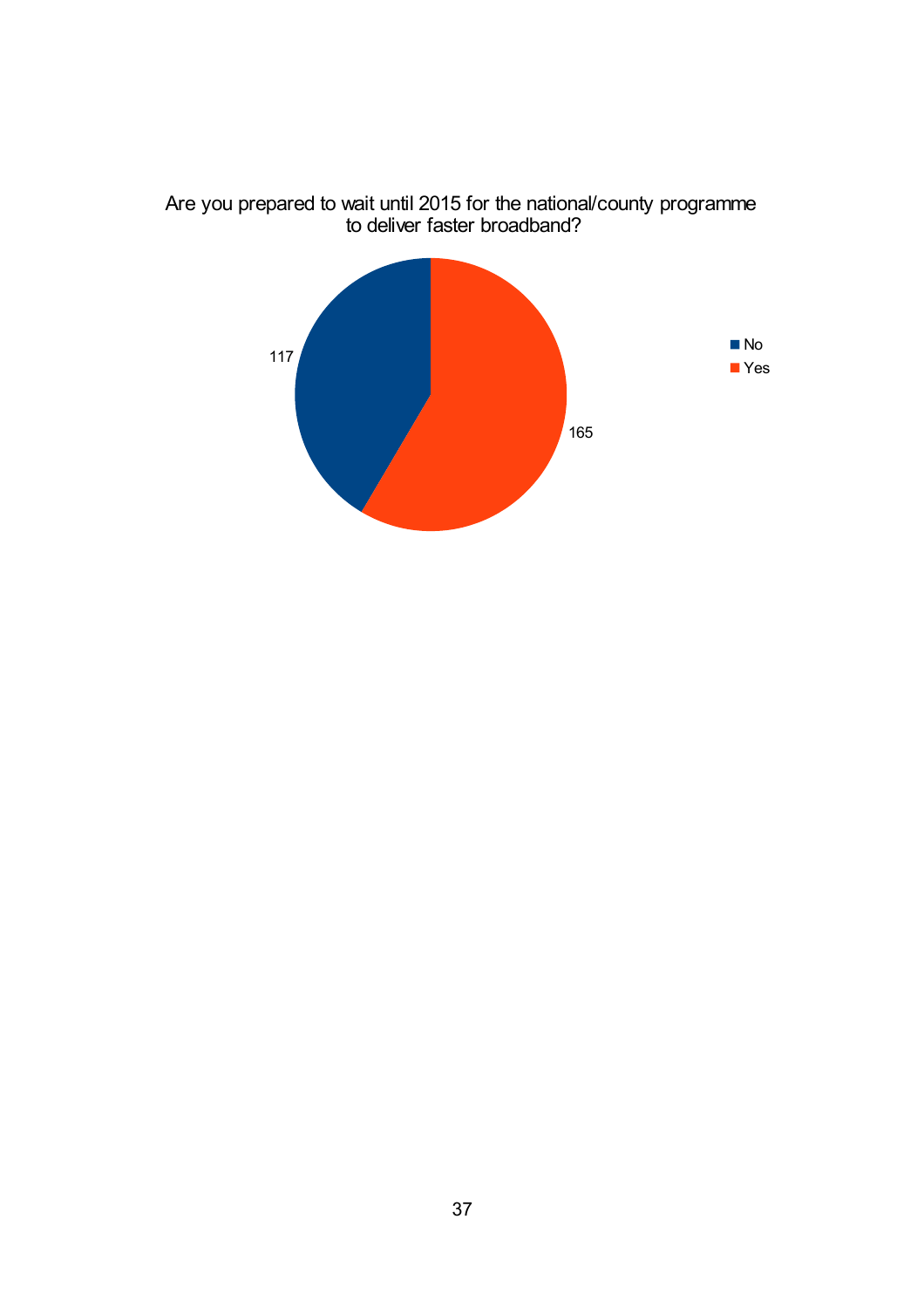Would you like a mains gas supply to your house? (Anwered by household)



Are you interested in signing up for a mains gas supply under the terms offered ie. several thousand pounds cost per household?

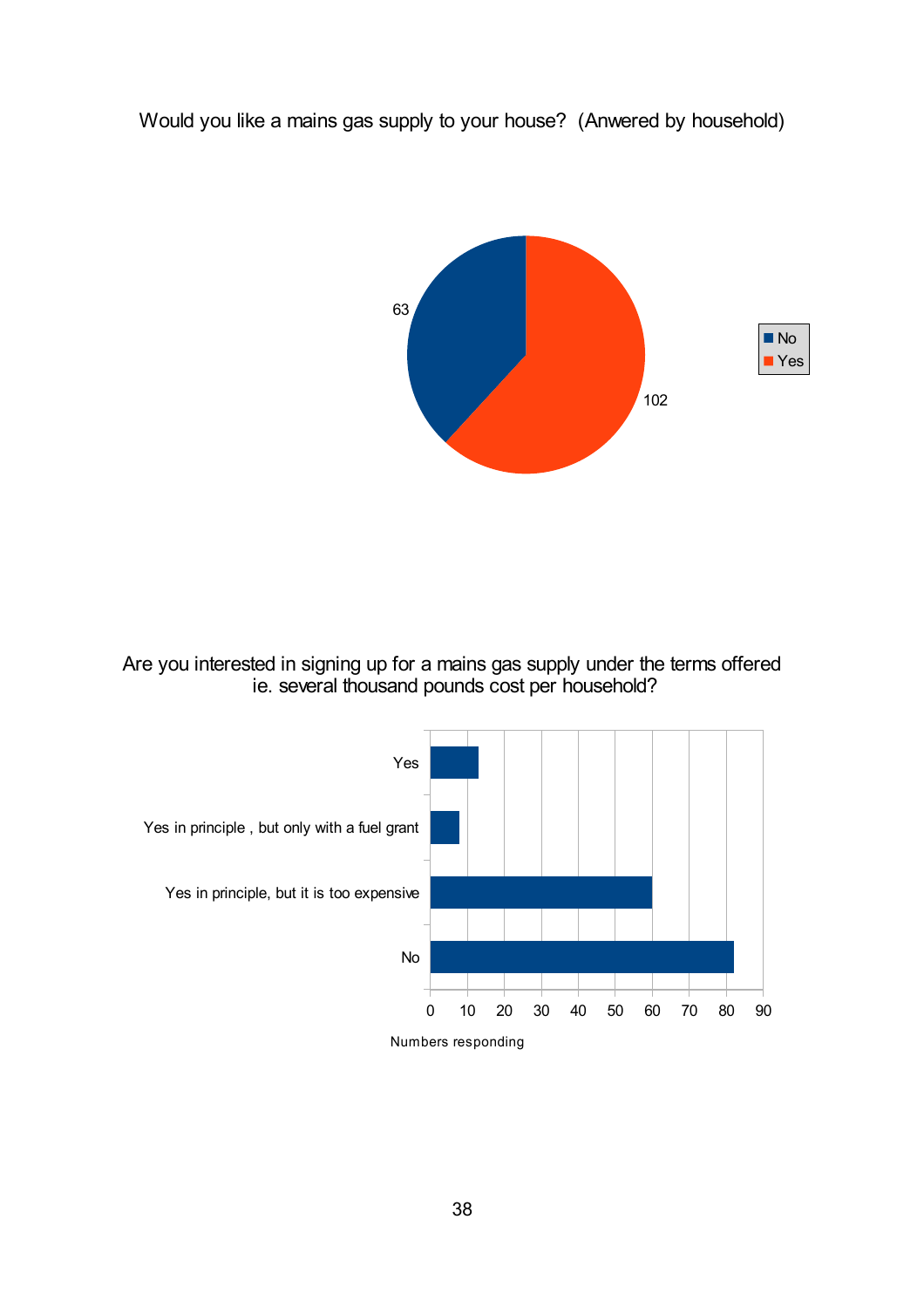

## How do you rate the mobile phone coverage in your house?

Which mobile phone provider do you use?

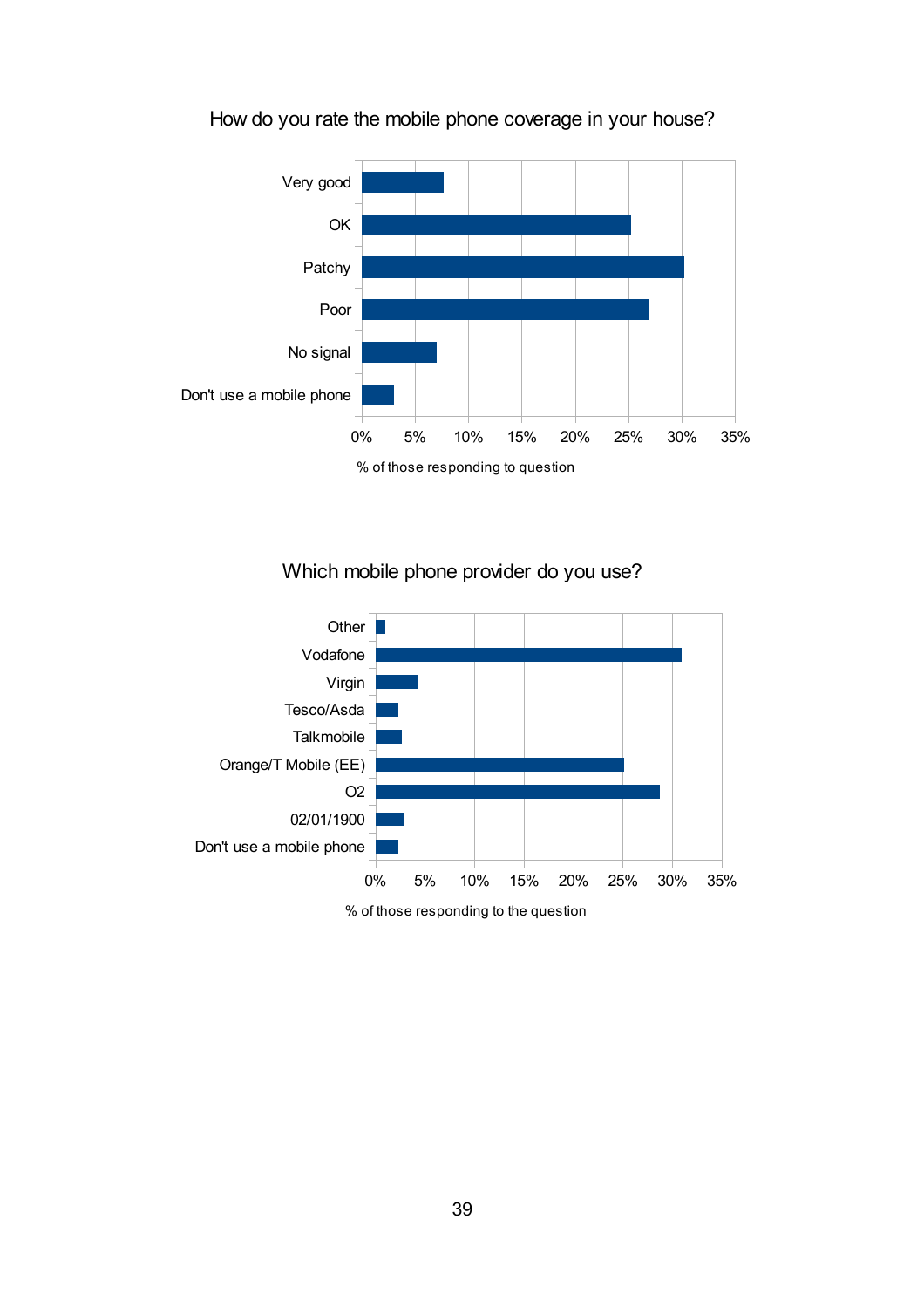

If your phone coverage is very good, which provider do you use?

Would you be prepared to see an increase in your Council Tax to fund any improvements mentioned in this questionnaire?



This was a one response per household question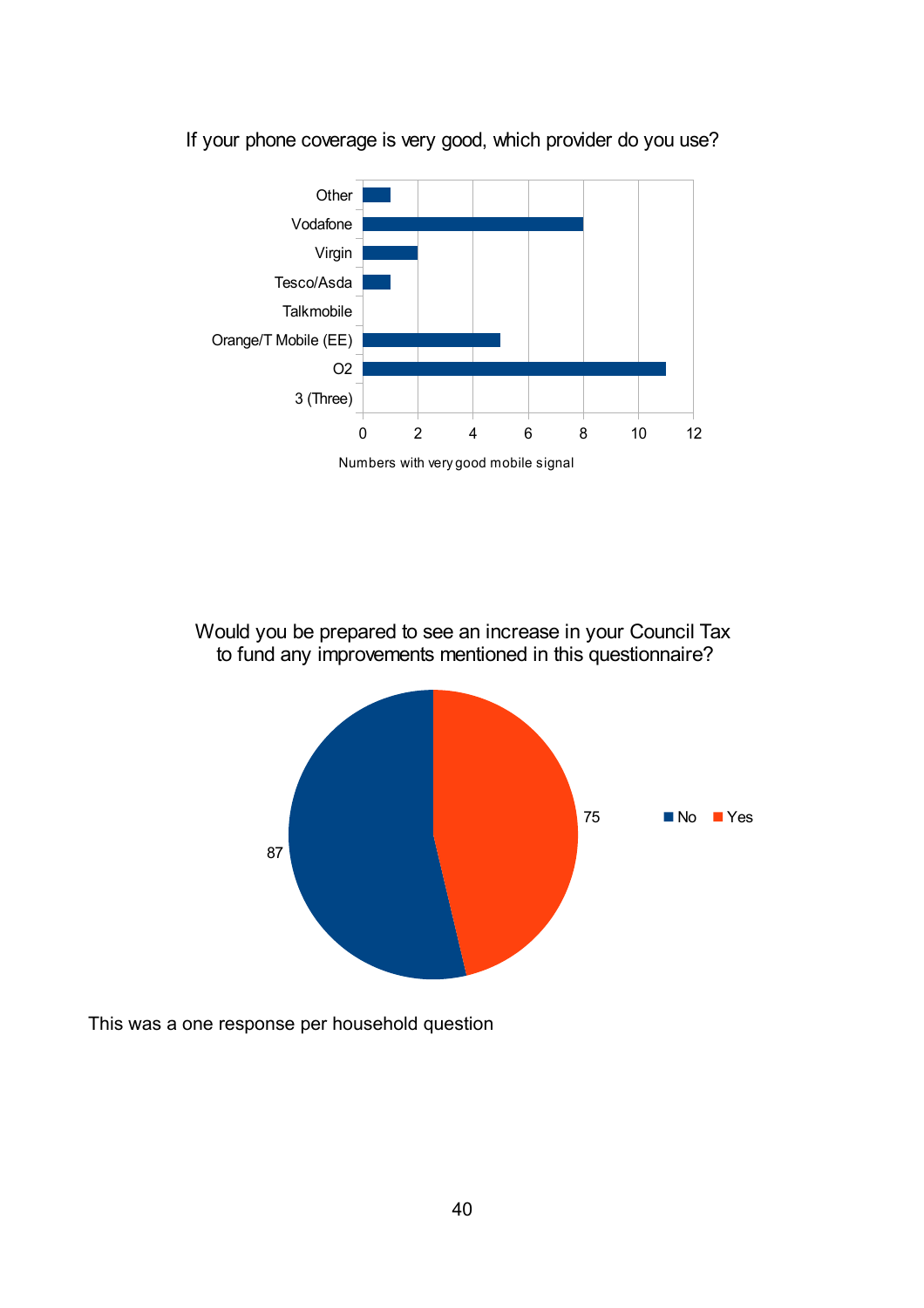

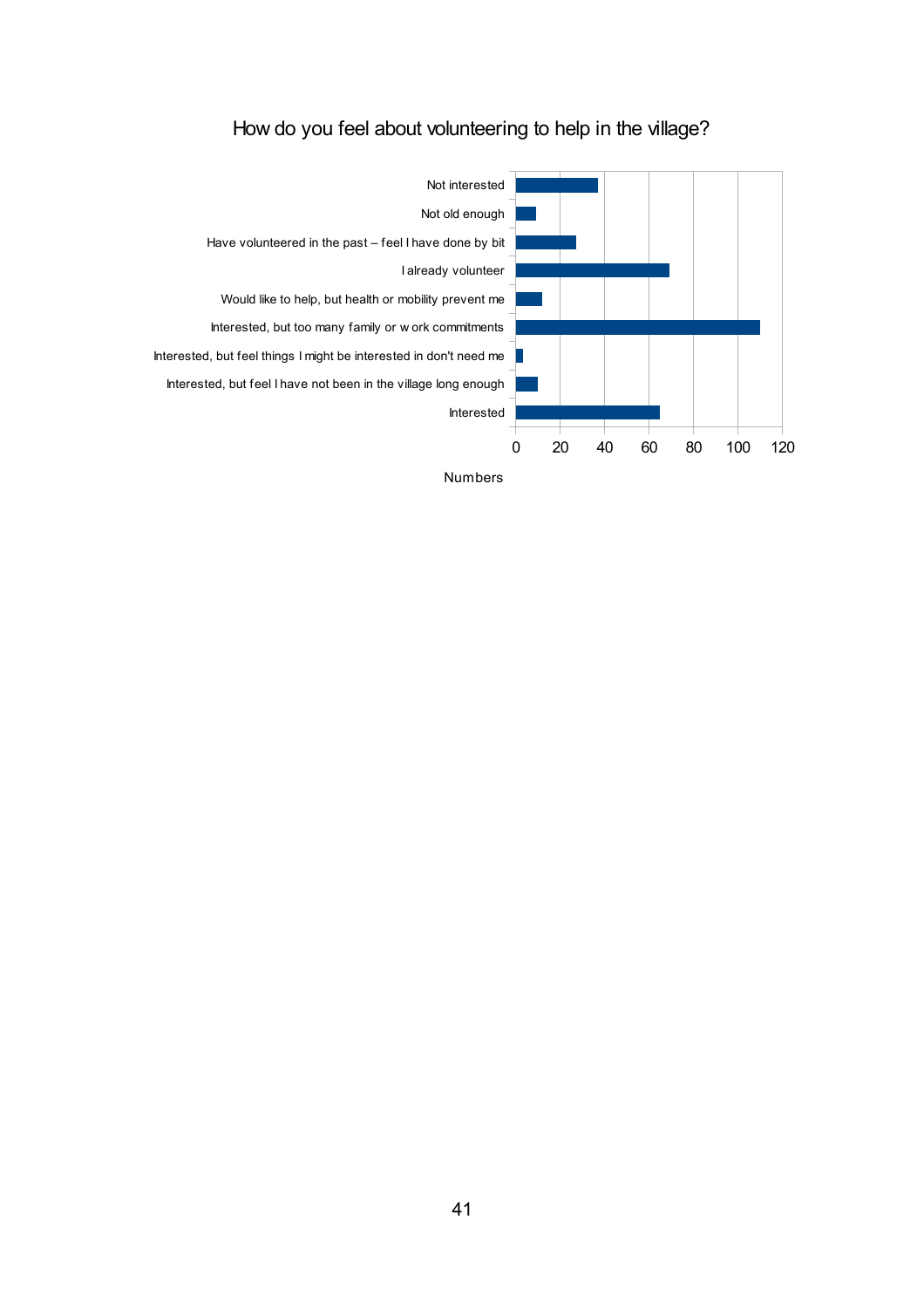#### **FREE TEXT COMMENTS – DRAWING OUT COMMON THEMES**

#### **Introduction**

A very large number of comments were made in the questionnaires.

22 questions were included in the survey largely at the request of client organisations – parish council, shop, school, etc. The comments made against those questions were passed on unedited so as to allow those organisations to interpret the suggestions themselves. However the responses to 2 of the questions in this section might also be of interest to more than one village organisation and so have been analysed below.

However, for all the other questions, an analysis which draws out common threads was thought to helpful. The results of such an analysis are shown below. Note that a comment had to be made at least twice to be included in the tables. One-off comments, whilst helpful, are, by definition, the view of just one person.

#### **Other reasons for moving to the village**

There were very few comments made against this question.

| Moved to join spouse/partner   |  |
|--------------------------------|--|
| Job location/ease of commuting |  |

#### **Traffic**

There were 5 questions specifically on traffic where comments could be added, and many people also covered traffic issues in the final two questions of the survey as well. This means that the 'count' of responses on traffic issues is particularly high.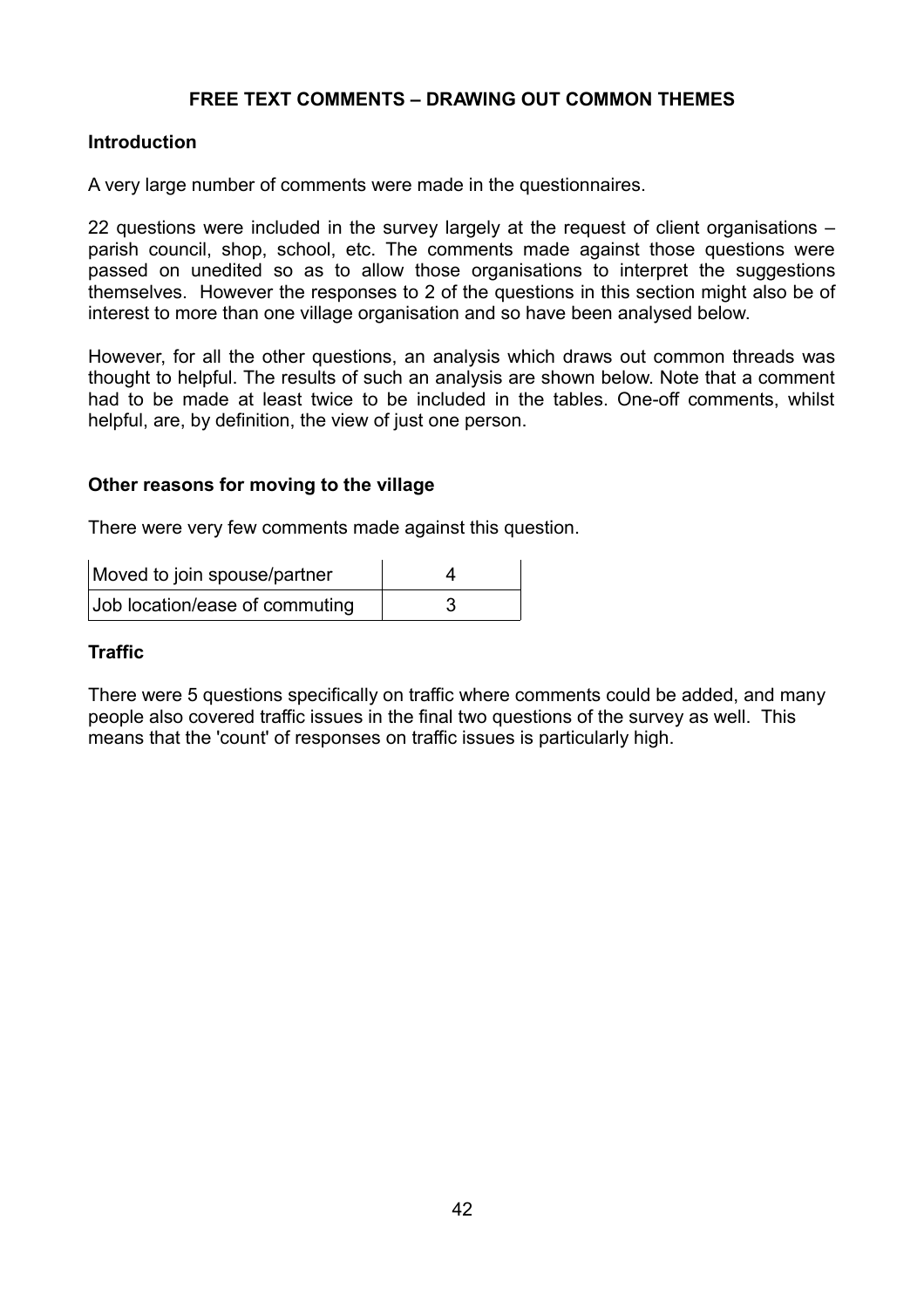|                                                                                            | <b>Comments made</b><br>in traffic section<br>of questionnaire | What one thing<br>would most<br>improve your<br>life in Little<br>Milton? | Finally, any other<br>comment you<br>would like to<br>make? | <b>Total number of</b><br>times comment<br>made |
|--------------------------------------------------------------------------------------------|----------------------------------------------------------------|---------------------------------------------------------------------------|-------------------------------------------------------------|-------------------------------------------------|
| Speed of traffic is too high                                                               | 36                                                             | 14                                                                        | 1                                                           | 51                                              |
| Traffic in general a<br>concern                                                            |                                                                | 35                                                                        |                                                             | 35                                              |
| HGVs are a problem                                                                         | 17                                                             | 18                                                                        |                                                             | 35                                              |
| We should make certain<br>roads single priority (either<br>Church Hill or Haseley<br>Road) | 9                                                              |                                                                           |                                                             | 9                                               |
| Exiting premises on to the<br>main road is difficult                                       | 9                                                              |                                                                           |                                                             | 9                                               |
| High St pavements are<br>inadequate                                                        | 8                                                              |                                                                           |                                                             | 8                                               |
| Make A329 a B road                                                                         | 6                                                              |                                                                           | 1                                                           | $\overline{7}$                                  |
| Haseley Road/Church Hill<br>junction needs re-aligning<br>or improving                     | 6                                                              | 1                                                                         |                                                             | $\overline{7}$                                  |
| Gold St parking is a<br>problem                                                            | 3                                                              | $\overline{2}$                                                            | 1                                                           | 6                                               |
| Road widths should be<br>adjusted to control HGVs                                          | 4                                                              |                                                                           |                                                             | 4                                               |
| Signage for HGVs should<br>be improved                                                     | 4                                                              |                                                                           |                                                             | 4                                               |
| Noise of traffic affects me                                                                | 4                                                              |                                                                           |                                                             | 4                                               |
| Haseley Road parking<br>near the top is a problem                                          | $\ensuremath{\mathsf{3}}$                                      |                                                                           | 1                                                           | 4                                               |
| Traffic causes splashing of<br>premises, dirt or damp                                      | 3                                                              |                                                                           |                                                             | 3                                               |
| Dust from HGVs is a<br>problem                                                             | 3                                                              |                                                                           |                                                             | $\mathbf 3$                                     |
| Motor cycles - speed<br>through the village too<br>high                                    | 3                                                              |                                                                           |                                                             | 3                                               |
| Parking issues in general                                                                  | 1                                                              | $\overline{2}$                                                            |                                                             | 3                                               |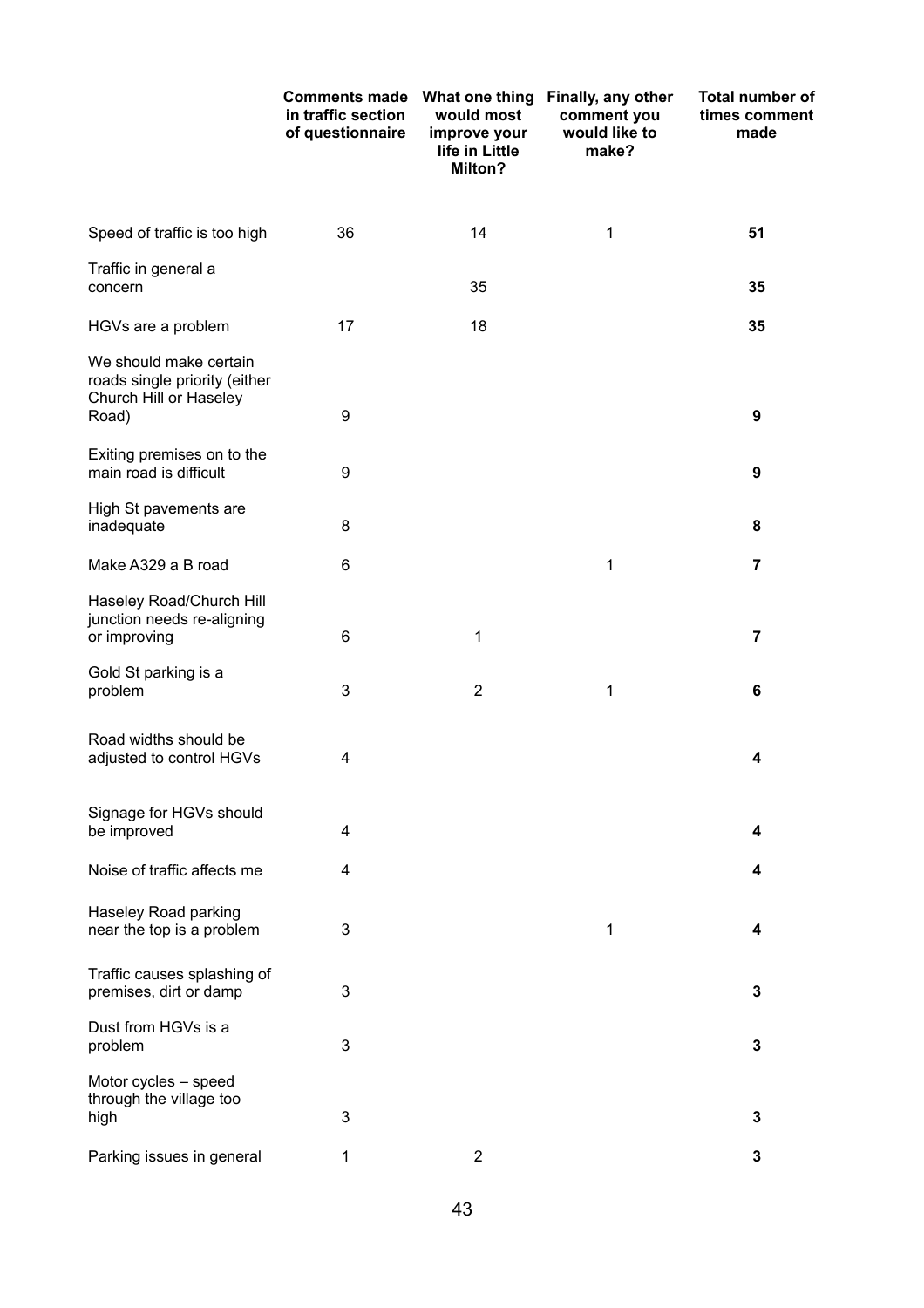| Haseley Road traffic -<br>general concern              | 2 | $\mathbf{2}$ |
|--------------------------------------------------------|---|--------------|
| Litter on roads                                        | 2 | $\mathbf{2}$ |
| Discourage use of village<br>as a rat run              | 2 | $\mathbf{2}$ |
| What we can achieve will<br>be limited                 | 2 | 2            |
| We need passing traffic to<br>support local businesses | 2 | $\mathbf{2}$ |

### **Pavements**

Comments regarding specific pavement improvements were:

| Haseley Rd                                              |   |
|---------------------------------------------------------|---|
| In reality, it is impracticable to<br>improve pavements | 5 |
| <b>Church Hill</b>                                      | 3 |
| Gold St                                                 |   |

### **Dogs**

Respondents were asked to identify any other areas of the village, other than those listed in the question, where they thought there was a dog fouling problem:

| Paths behind the church    | 10 |
|----------------------------|----|
| General problem everywhere | 4  |
| <b>BBOWT</b> land          |    |
| <b>Milton Manor Drive</b>  | 2  |

And when commenting on what should be done about it: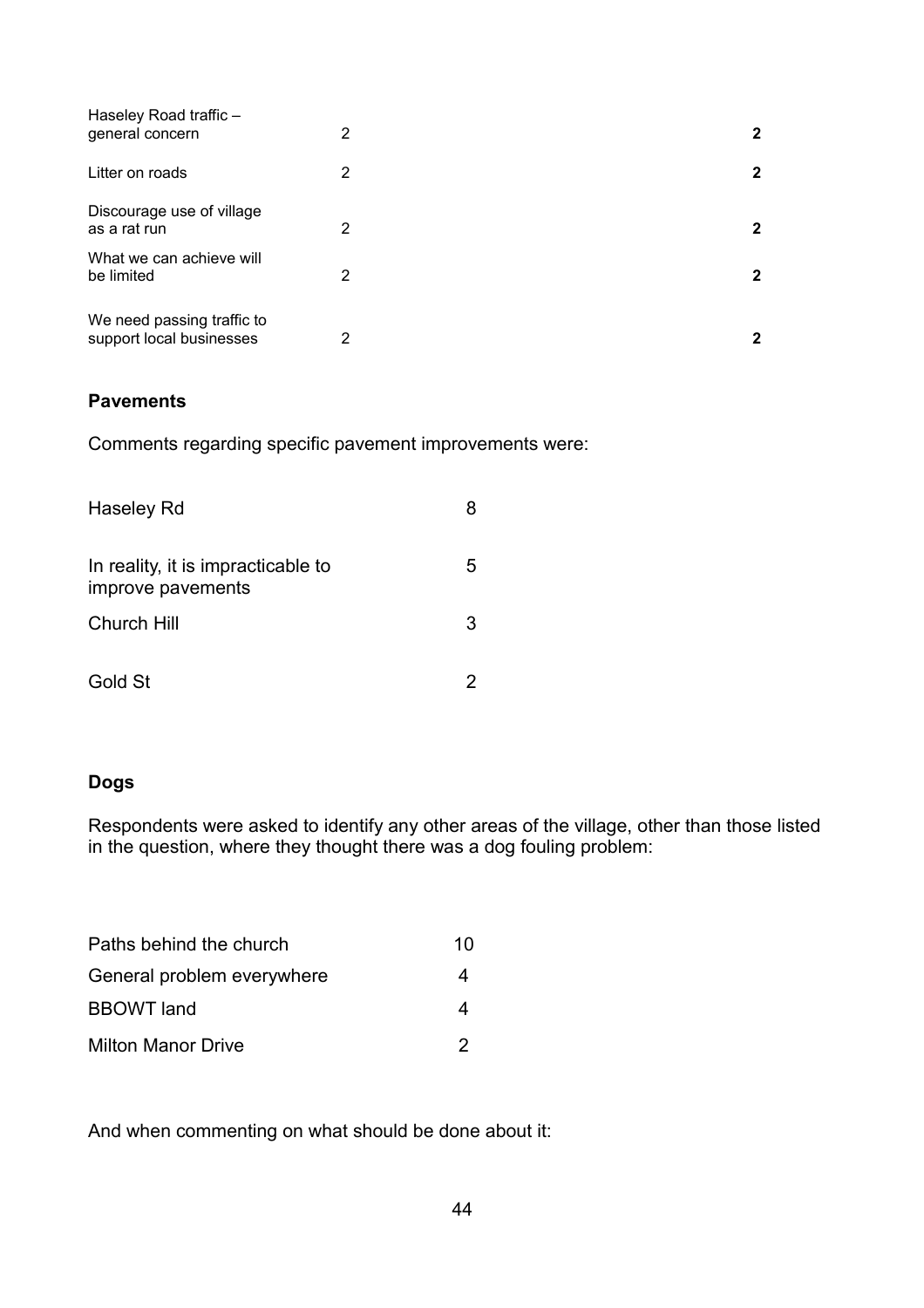Provide more dog bins 4

### **Renewable energy**

| In support of wind turbines on open<br>land |   |
|---------------------------------------------|---|
| Depends on cost/benefit or return on        | 3 |
| investment<br>Against wind turbines         | З |

### **Village Activities**

Those that people might support, other than those already listed in the questions:

|                | <b>Within our</b><br>village | <b>Share with</b><br>neighbouring<br>villages |
|----------------|------------------------------|-----------------------------------------------|
| Cricket team   | 4                            | 1                                             |
| Car boot sale  | 2                            |                                               |
| Freecycle      |                              |                                               |
|                | 2                            |                                               |
| Music events   | 2                            |                                               |
| Running club   | 2                            |                                               |
| <b>Netball</b> | 1                            | 2                                             |
| Sunday school  | 1                            | 1                                             |

### **Final Questions**

The final two questions gave people the opportunity to say what they liked. Many comments were about traffic.

|                                                | What one thing<br>would most<br>improve your life<br>in Little Milton? | Finally, any<br>other comment<br>you would like<br>to make? | <b>Total number of</b><br>times comment<br>made |
|------------------------------------------------|------------------------------------------------------------------------|-------------------------------------------------------------|-------------------------------------------------|
| See Traffic Section for Traffic<br>comments    |                                                                        |                                                             |                                                 |
| Improved broadband<br>Public transport         | 20                                                                     |                                                             | 21                                              |
| improvements<br>Village is fine as it is, good | 13                                                                     | 4                                                           | 17                                              |
| place to live, etc.                            | 9                                                                      |                                                             | 9                                               |